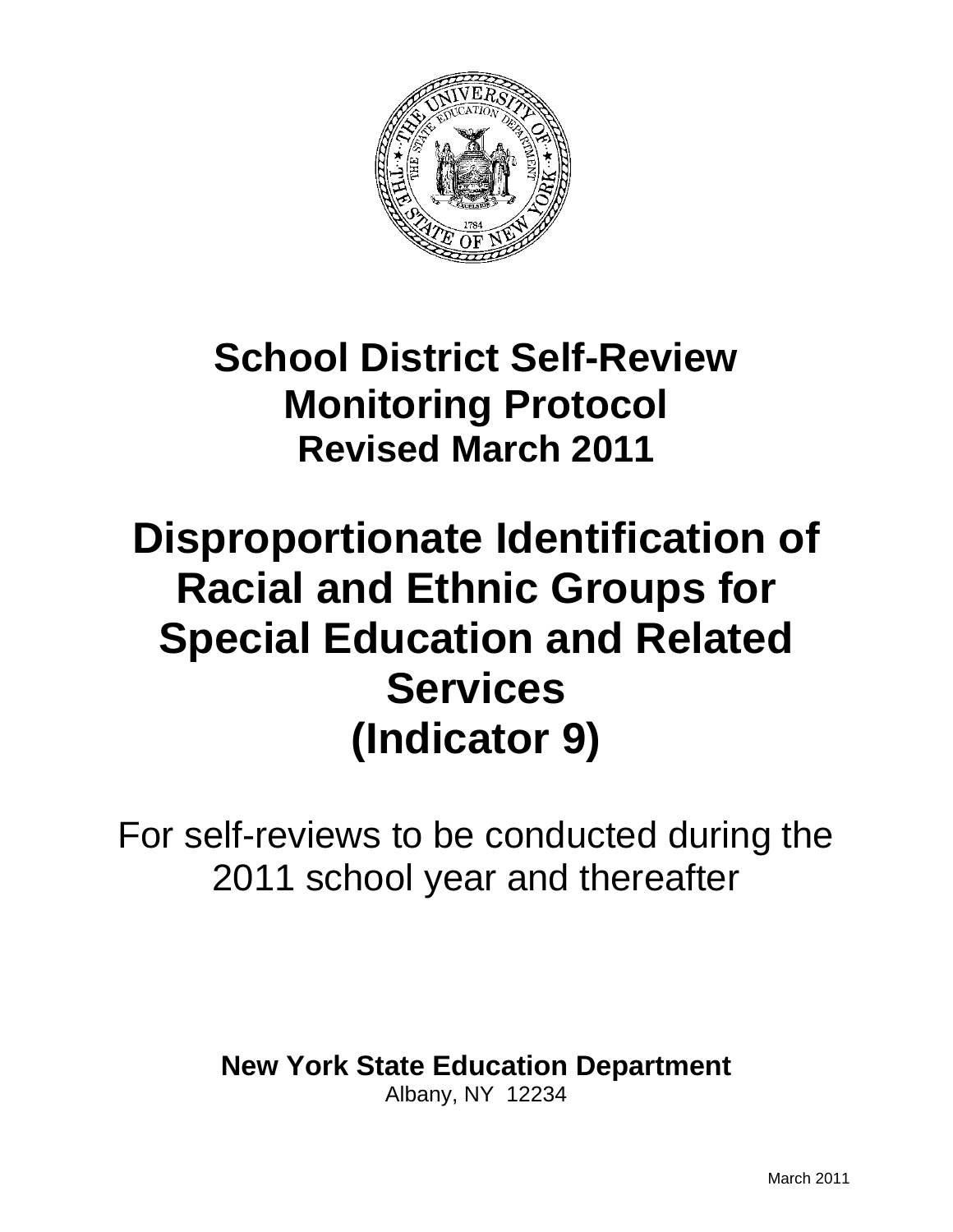# **Table of Contents**

# **Attachments**

| Checklist to Complete the Disproportionality Self-Review Monitoring<br>Protocol |
|---------------------------------------------------------------------------------|
| Attachment 2: School District Self-Review Monitoring Protocol                   |
| Attachment 2A: Regulations of the Commissioner<br>Education<br>0f               |
| Section 200.1(zz) – Definitions of Disability Classifications                   |
| Data Analysis of Students Referred to the Committee on Special                  |
| Education (CSE)                                                                 |
| <b>Individual Student Record Review Form</b>                                    |
| <b>Focused Rubric to Evaluate the CSE Process</b>                               |
| <b>Interview Questions to Identify Improvement Activities</b>                   |
| Disproportionality Self-Review Monitoring Report                                |
|                                                                                 |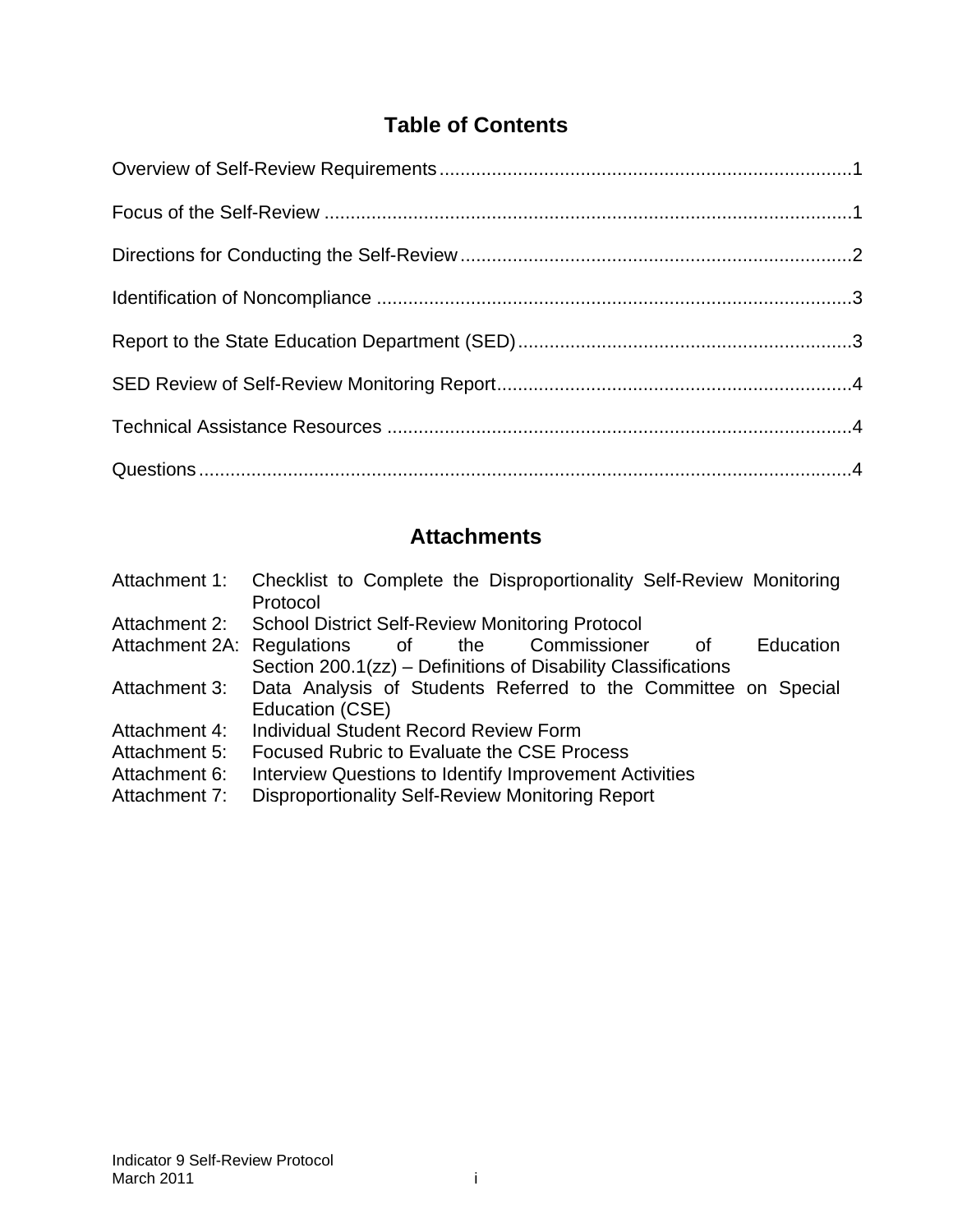# **Self-Review Monitoring Protocol For Districts Identified for Significant Disproportionality Under Indicator 9 of the State Performance Plan**

# **Overview of Self-Review Requirements**

School districts that are identified under federal Indicator 9 of the State Performance Plan by the State Education Department (SED) as having significant disproportionality based on race and ethnicity in the identification of students with disabilities are required to complete this self-review monitoring protocol. School districts must determine if the disproportionate representation of racial and ethnic groups in special education and related services is the result of inappropriate identification through implementation of the district's policies, procedures and practices used in the identification of students with disabilities.

# **Focus of the Self-Review**

The self-review monitoring process is a focused review of a school district's policies, procedures and practices (i.e., implementation of policies and procedures) that most closely relate to the identification of children as students with disabilities.

This review has four focus areas described below:

- **I. School-wide Approaches and Pre-referral Interventions.** The Board of Education must have written policy that articulates a school-wide approach to prereferral interventions throughout the district. Both the policy and its implementation will be reviewed in order to determine if there are equitable opportunities for students to receive supportive interventions that enable them to be successful in the general education environment. Procedures and practices will also be analyzed to determine if the policy is implemented in a consistent manner for all students and that students of different racial or ethnic groups are not treated differently in any schools of the district.
- **II. Referral of Students to the Committee on Special Education (CSE).** The practices of the school district will be reviewed to determine if teachers and administrators make appropriate use of pre-referral interventions and if student referrals are handled consistently school-wide.
- **III. Individual Evaluations of Students with Disabilities.** The school district's evaluation practices will be reviewed to determine if students of all racial and ethnic groups, and particularly students of the identified group, have received appropriate evaluations. The evaluations must include a variety of assessment tools and strategies to gather relevant functional, developmental and academic information about the student that may assist in determining whether the student is a student with a disability.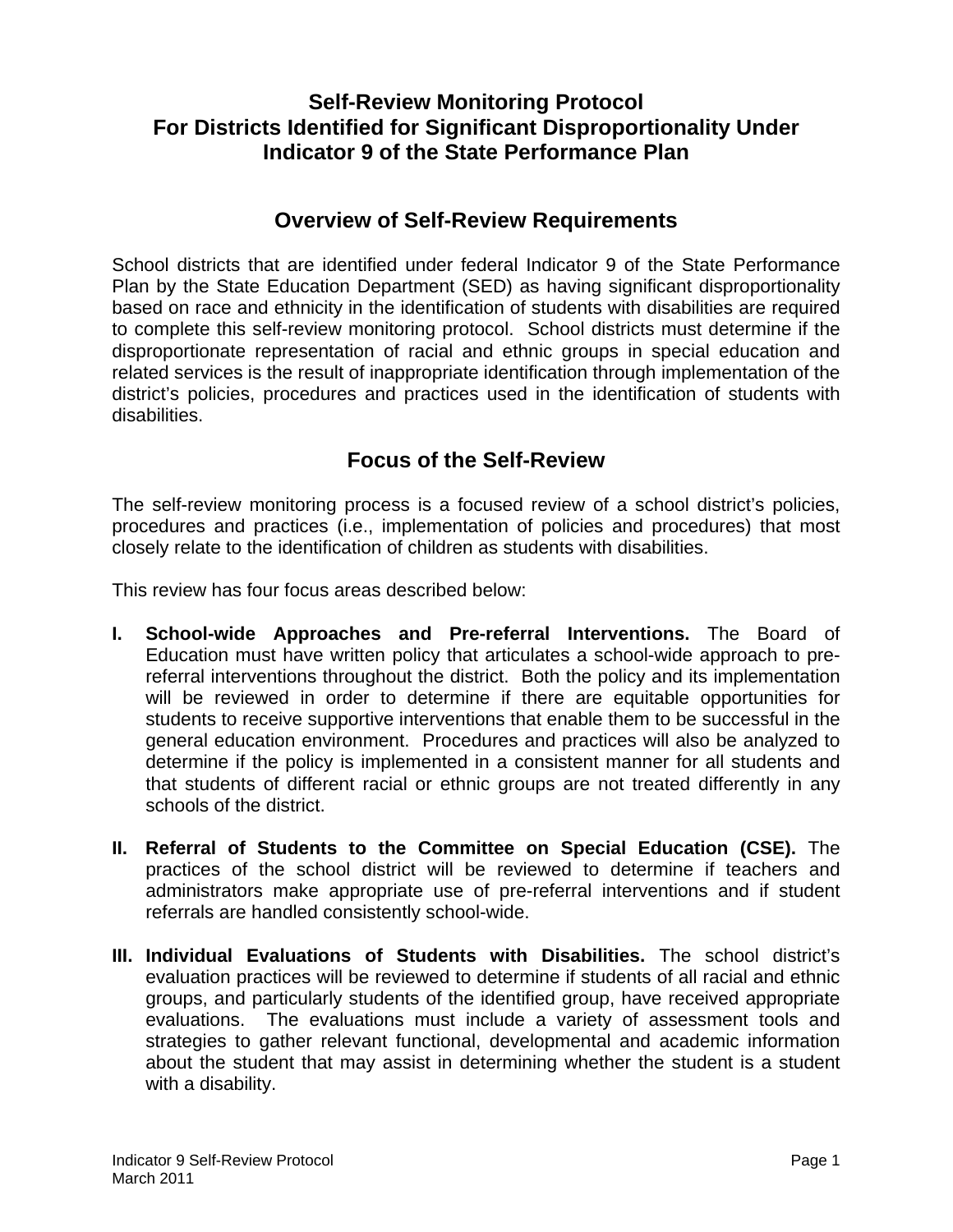**IV. Eligibility Determinations.** The district's CSE process will be examined to determine to what extent students of the identified racial and ethnic groups are provided appropriate instruction and resources to promote learning prior to referral and that the CSE recommendation is based on the students' evaluations.

# **Directions for Completing the Self-Review**

- **Checklist to Complete the Disproportionality Self-Review Monitoring Protocol (Attachment 1)** – This form provides a step-by-step process to complete the selfreview. The district must maintain documentation for every step of the review process for later verification. There are six forms (Attachments 2-7) that must be completed as part of the self-review monitoring process.
- **School District Self-Review Monitoring Protocol (Attachment 2)** This form establishes the protocol to conduct the self-review. The protocol:
	- o specifies the regulatory requirements relating to the four focus areas;
	- o identifies documentation (e.g., written policies, data charts, student record reviews, interview summaries, CSE meeting minutes) that must be reviewed; and
	- o identifies information to "look for" in reviewing documentation (e.g., consistent application of pre-referral interventions for students across all racial/ethnic groups within the district).

 The school district must use this form to guide the self-review and to document its compliance findings in detail and identify, for self-correction purposes, any corrective action and improvement activities needed to address compliance issues. This form is **not submitted to SED**, but should be used to guide the district to selfcorrect compliance issues.

- **Data Analysis of Students Referred to the CSE (Attachment 3)** This chart is used to assist the district in determining if students of the identified racial/ethnic groups in all buildings within the district have had equal access to pre-referral interventions and that all students have been treated equally in the referral process. This chart will help the team determine patterns of over- or underutilization of prereferral interventions.
- **Individual Student Record Review (Attachment 4)** This form is used to guide the collection of information from individual student records (i.e., evaluations, IEPs). The School District Self-Review Monitoring Protocol (Attachment 2) should be referenced in determining what documentation in a student's record must be reviewed and what information to look for in the review of that documentation. Using this form, for each regulatory citation for each individual student in the sample, a determination must be made whether the requirement was met or was not met or was not applicable to the individual student. One form should be used for each student record reviewed. Information from these forms is used to determine compliance.
- **Focused Rubric to Evaluate the CSE Process (Attachment 5)** This form is used to focus on key decision points during the CSE meeting that affect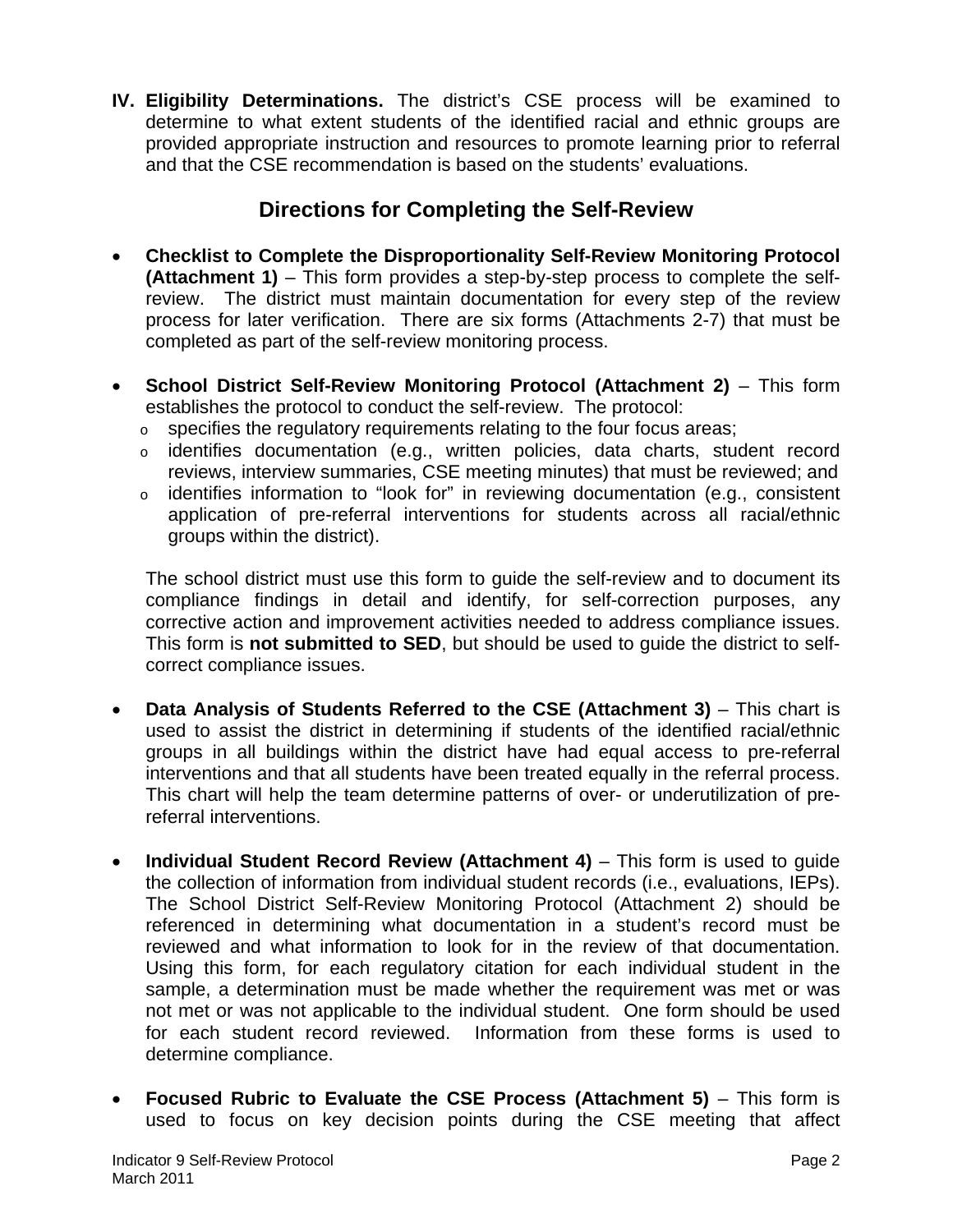determination of eligibility. The rubric provides information about how the CSE addresses these key points and if the CSE makes decisions consistently across the district. It may also provide insight into how the CSE decision-making process may or may not contribute to an over- or under-identification of students by race/ethnicity. All instances of "minimally addressed or no evidence" must be reported as noncompliance.

- **Interview Questions to Identify Improvement Activities (Attachment 6)** This form is used to interview staff to identify issues relating to school-wide approaches and pre-referral supports and services, referrals of students to the CSE and individual evaluations of students with disabilities. The information learned from staff interviews should assist the team to identify improvement activities. Documentation of improvement activities must be noted in Attachment 2 for any issues needing improvement.
- **Disproportionality Self-Review Monitoring Report (Attachment 7)** This form is a sample of the electronic report the school district will compete to document the results of the district's self-review to SED. For each regulatory requirement, the district must document its findings of compliance or noncompliance.

# **Identification of Noncompliance**

**The team must carefully review all findings from all the documentation and evidence to make its determination of compliance for each regulatory requirement. Any absent or inappropriate policy, procedure or practice must be reported as a noncompliance issue. Please refer to these criteria below when making determinations of compliance/noncompliance.** 

When other required documentation from Attachments 3 and 5 provide evidence of noncompliance, the issue must be reported as "noncompliant."

# **Report to the State Education Department (SED)**

**The only documentation to be submitted to SED is the Disproportionality Self-Review Monitoring Report (Attachment 7).** This report must be submitted electronically. To complete this form, go to [http://pd.nysed.gov](http://pd.nysed.gov/) and follow the directions for completion and submission. The district should **NOT** submit the other forms completed or the documentation reviewed during the self-review unless requested by SED.

Pursuant to the New York State Archives and Records Administration Records Retention and Disposition Schedule ED-1, the school district must maintain documentation of its review for a period of **seven years**. This documentation is subject to review by SED and, therefore, should be maintained in an easily retrievable and organized manner.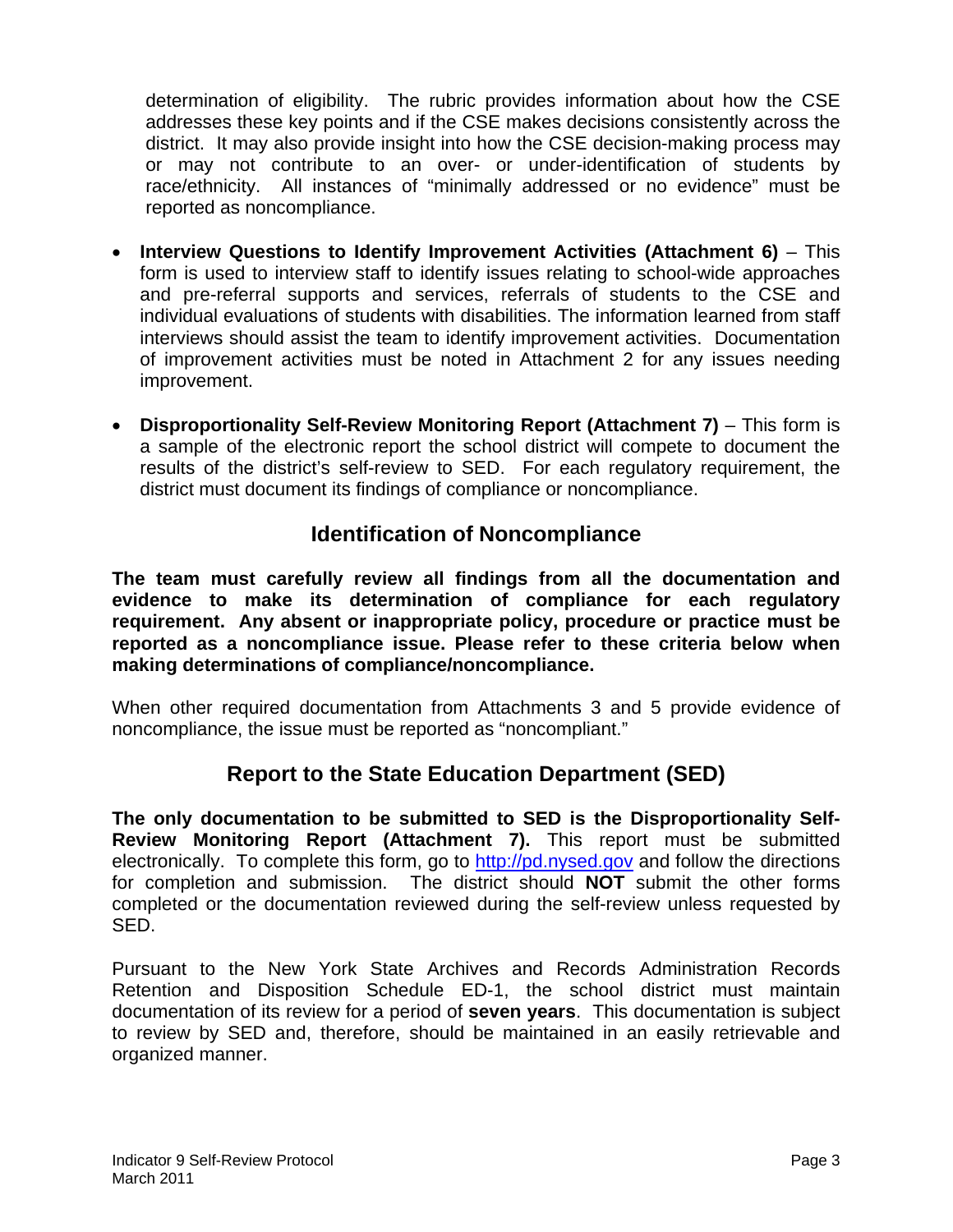# **SED Review of Self-Review Monitoring Report**

SED will review the Self-Review Monitoring Report and respond as follows:

- 1. If the school district reports to SED that, based on its self-review, the district has not identified any compliance issues relating to its policies, procedures and practices, SED will arrange for a review of that determination.
- 2. If the school district reports to SED that, based on its self-review, the district has one or more compliance issues relating to its policies, procedures and practices, SED will notify the district that it must correct all instances of noncompliance not later than one year from the identification of the issues. SED will periodically contact the school district to ensure that correction of noncompliance has occurred within a year.

# **Technical Assistance Resources**

The following sources may assist you in addressing issues of disproportionate representation by race and ethnicity of students with disabilities receiving special education and related services.

- Technical Assistance Center on Disproportionality (TAC-D) The Metropolitan Center for Urban Education at New York University <http://steinhardt.nyu.edu/metrocenter/tacd.html>
- Regional Special Education Technical Assistance Support Centers (RSE-TASC) <http://www.p12.nysed.gov/specialed/techassist/rsetasc/>
- National Center for Culturally Responsive Educational Systems <http://www.nccrest.org/publications.html>

### **Questions**

Questions regarding the Disproportionality Self-Review Monitoring Protocol may be directed to the Policy Unit at (518) 473-2878 or to the Special Education Quality Assurance Regional Offices at

<http://www.p12.nysed.gov/specialed/quality/qaoffices.htm>.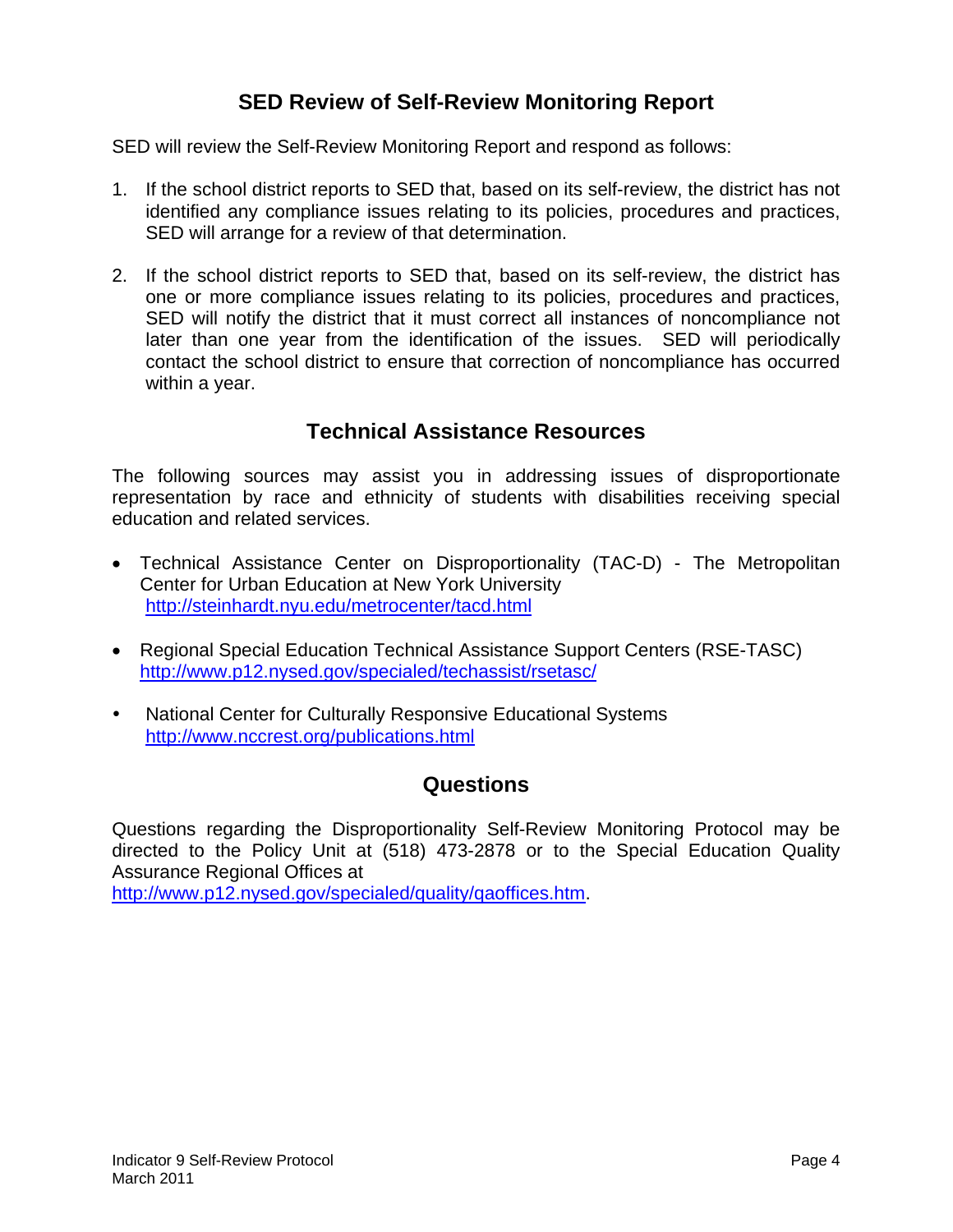# **Checklist to Complete the Disproportionality Self-Review Monitoring Protocol**

| <b>Activity</b>                                                                                                                                                  | <b>Components of the Review</b>                                                                                                                                                                                                                                                                                                                                                                                                                                                                                                                                                                                                                                                                                                                                                                                                                                                                                                                                                                                             |
|------------------------------------------------------------------------------------------------------------------------------------------------------------------|-----------------------------------------------------------------------------------------------------------------------------------------------------------------------------------------------------------------------------------------------------------------------------------------------------------------------------------------------------------------------------------------------------------------------------------------------------------------------------------------------------------------------------------------------------------------------------------------------------------------------------------------------------------------------------------------------------------------------------------------------------------------------------------------------------------------------------------------------------------------------------------------------------------------------------------------------------------------------------------------------------------------------------|
| 1. School superintendent or<br>designee selects the team<br>members to conduct the self-<br>review                                                               | Identify a team leader for the review process.<br>Select team members, number to be determined by team leader.<br>Suggested team members include: school administrator, special<br>education teacher, general education teacher, parent of a student<br>with a disability, school psychologist, guidance counselor.<br>To provide objectivity and to benefit from technical assistance<br>during the self-review process, it is strongly recommended that the<br>district invite someone from outside the district such as a Regional<br>Special Education Technical Assistance Support Center (RSE-<br>TASC) specialist and one or more representatives of a diverse<br>racial or ethnic background from the community to participate in<br>the self-review.                                                                                                                                                                                                                                                               |
| 2. Conduct an initial meeting of<br>the review team to discuss<br>timelines for the review and the<br>process to review and collect<br>the required information. | Assign staff responsible to:<br>$\bullet$<br>o Identify the sample of students and analyze data (Attachment<br>3).<br>o Ensure the sample of students is sufficient, and complete the<br>student record reviews (Attachment 4).<br>o Complete "Focused Rubric to Evaluate the Committee on<br>Special Education (CSE) Process" (Attachment 5).<br>o Plan for and conduct staff interviews (Attachment 6).<br>Identify the process to complete the self-review and due dates.<br>Establish meeting dates to review the results.                                                                                                                                                                                                                                                                                                                                                                                                                                                                                              |
| 3. Identify other sources of data<br>and information that must be<br>reviewed.                                                                                   | The self-review protocol is designed to respond to district-wide data.<br>Depending on the depth of the district's needs, the review team may<br>find it necessary to review its building data to identify which buildings<br>of the district are disproportionately over or under identifying students.                                                                                                                                                                                                                                                                                                                                                                                                                                                                                                                                                                                                                                                                                                                    |
| 4. Select a sample of student<br>records to be reviewed.                                                                                                         | For use with Attachment 3 - Data Analysis.<br>For each race/ethnicity group where the data indicated<br>overrepresentation in special education:<br>Compile a list of all students with disabilities referred to the CSE<br>between January 1 of the previous academic year and January 31 of<br>the current academic year (a 13 month period). These dates may be<br>expanded in order to get an adequate number of records needed for<br>representation.<br>• For school districts with 20 or fewer students on this list, review all<br>student records.<br>For school districts with 21-200 students on this list, randomly<br>select 20 student records.<br>For school districts with more than 200 students on this list,<br>randomly select 30 records.<br>• Ensure the sample of student records includes all or a significant<br>number of students from the identified group, and a proportion of<br>other students from other races/ethnicities.<br>Add to the number of records to be reviewed if, based on the |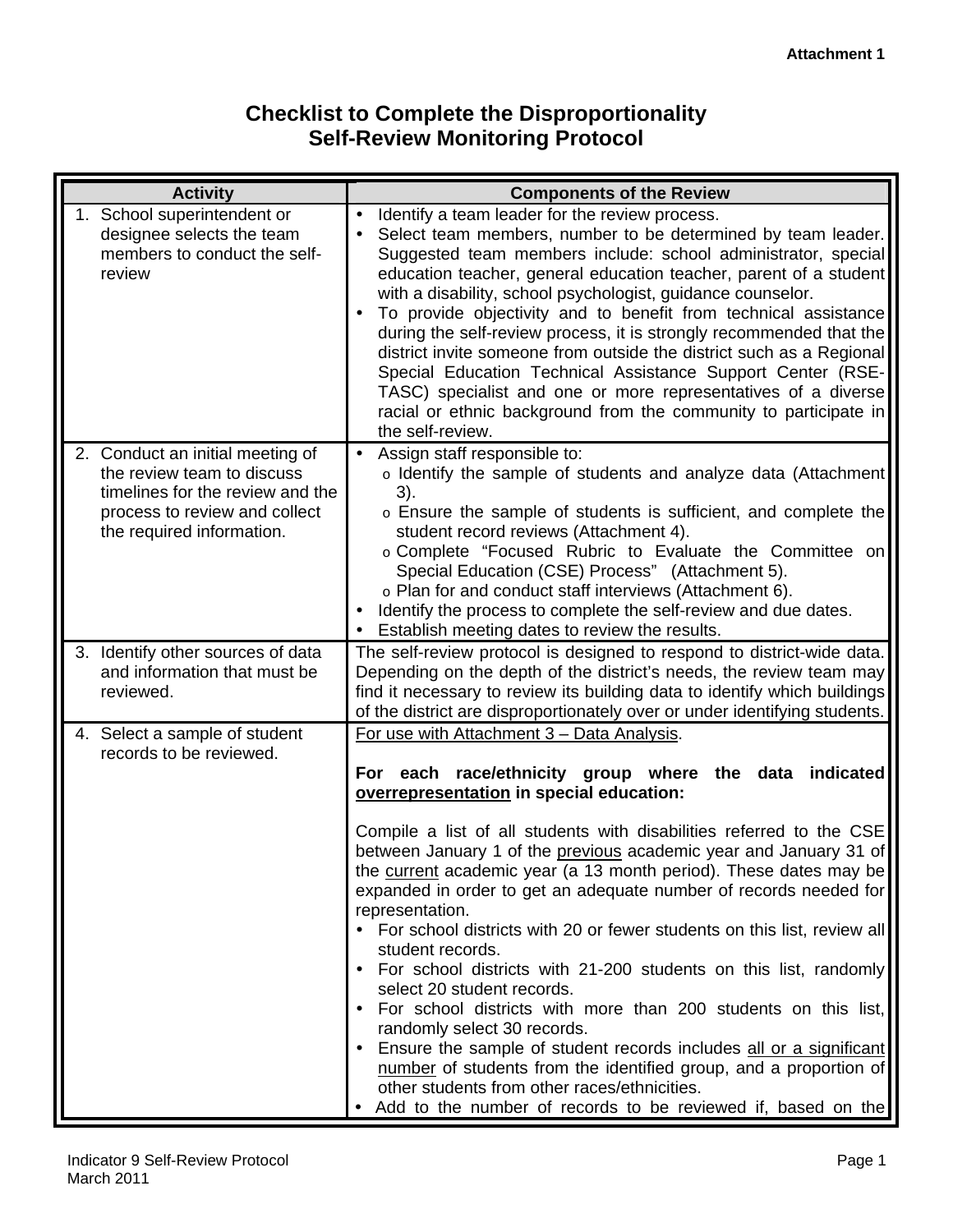| <b>Activity</b>                                                                     | <b>Components of the Review</b>                                                                                                                                                                                                                                                                                                                                                                                                                                                                                    |
|-------------------------------------------------------------------------------------|--------------------------------------------------------------------------------------------------------------------------------------------------------------------------------------------------------------------------------------------------------------------------------------------------------------------------------------------------------------------------------------------------------------------------------------------------------------------------------------------------------------------|
|                                                                                     | record reviews, you are finding inconclusive patterns of policy<br>implementation.                                                                                                                                                                                                                                                                                                                                                                                                                                 |
|                                                                                     | For each race/ethnicity group where the data indicated under<br>representation in special education:                                                                                                                                                                                                                                                                                                                                                                                                               |
|                                                                                     | Compile a list of all students from the under-represented group<br>without individualized education programs (IEPs) who scored a 2 or<br>lower on the grades 3-8 English language arts and/or math<br>assessment in the previous academic school year.                                                                                                                                                                                                                                                             |
|                                                                                     | For school districts with 20 or fewer students on this list, review all<br>student records.<br>• For school districts with 21-200 students on this list, randomly<br>select 20 student records.                                                                                                                                                                                                                                                                                                                    |
|                                                                                     | For school districts with more than 200 students on this list,<br>randomly select 30 records.                                                                                                                                                                                                                                                                                                                                                                                                                      |
|                                                                                     | Ensure the sample of student records includes all or a significant<br>number of students from the identified group, and a proportion of<br>other students from other races/ethnicities.                                                                                                                                                                                                                                                                                                                            |
|                                                                                     | Add to the number of records to be reviewed if, based on the<br>record reviews, you are finding inconclusive patterns of policy<br>implementation.                                                                                                                                                                                                                                                                                                                                                                 |
|                                                                                     | For use with Attachment 4 - Student Record Review. You may use<br>the same student list compiled for use with Attachment 3, but add to<br>the number of records reviewed if additional students are needed to<br>reach the suggested sample.                                                                                                                                                                                                                                                                       |
| 5. Complete the Self-Review<br><b>Monitoring Protocol</b>                           | Complete the self-review monitoring protocol. In order to complete<br><b>School</b><br><b>Self-Review</b><br><b>Monitoring</b><br>the<br><b>District</b><br><b>Protocol</b><br>(Attachment 2), the district team must complete the activities<br>contained in Attachments 3, 4 and 5 to obtain the information<br>necessary to make decisions about compliance/noncompliance.<br>In addition, the completion of staff interviews (Attachment 6) will<br>assist the district in determining improvement activities. |
| 6. Complete the Data Analysis on<br>Students Referred to the CSE                    | Complete Attachment 3. The information from this chart will be<br>important for analysis of focus areas:                                                                                                                                                                                                                                                                                                                                                                                                           |
|                                                                                     | $\mathbf{L}$<br>School-wide Approaches and Pre-referral Interventions<br>Referral of Students to the CSE<br>II.<br>IV.<br><b>Eligibility Determinations</b>                                                                                                                                                                                                                                                                                                                                                        |
|                                                                                     | It will also assist the district team in understanding if its pre-referral<br>procedures and practices are contributing to disproportionate<br>identification of students of certain racial and ethnic groups.                                                                                                                                                                                                                                                                                                     |
| 7. Complete the Individual<br><b>Student Record Review form</b><br>for each student | Document findings for each student on the student record review form<br>(Attachment 4). To complete this review, you will need to review<br>student evaluations. A summary of individual findings needs to be<br>developed.                                                                                                                                                                                                                                                                                        |
| 8. Complete the "Focused Rubric<br>to Evaluate the CSE Process"                     | This rubric (Attachment 5) is designed to be used as a tool by the<br>how the CSE process may<br>district to assess<br>affect the                                                                                                                                                                                                                                                                                                                                                                                  |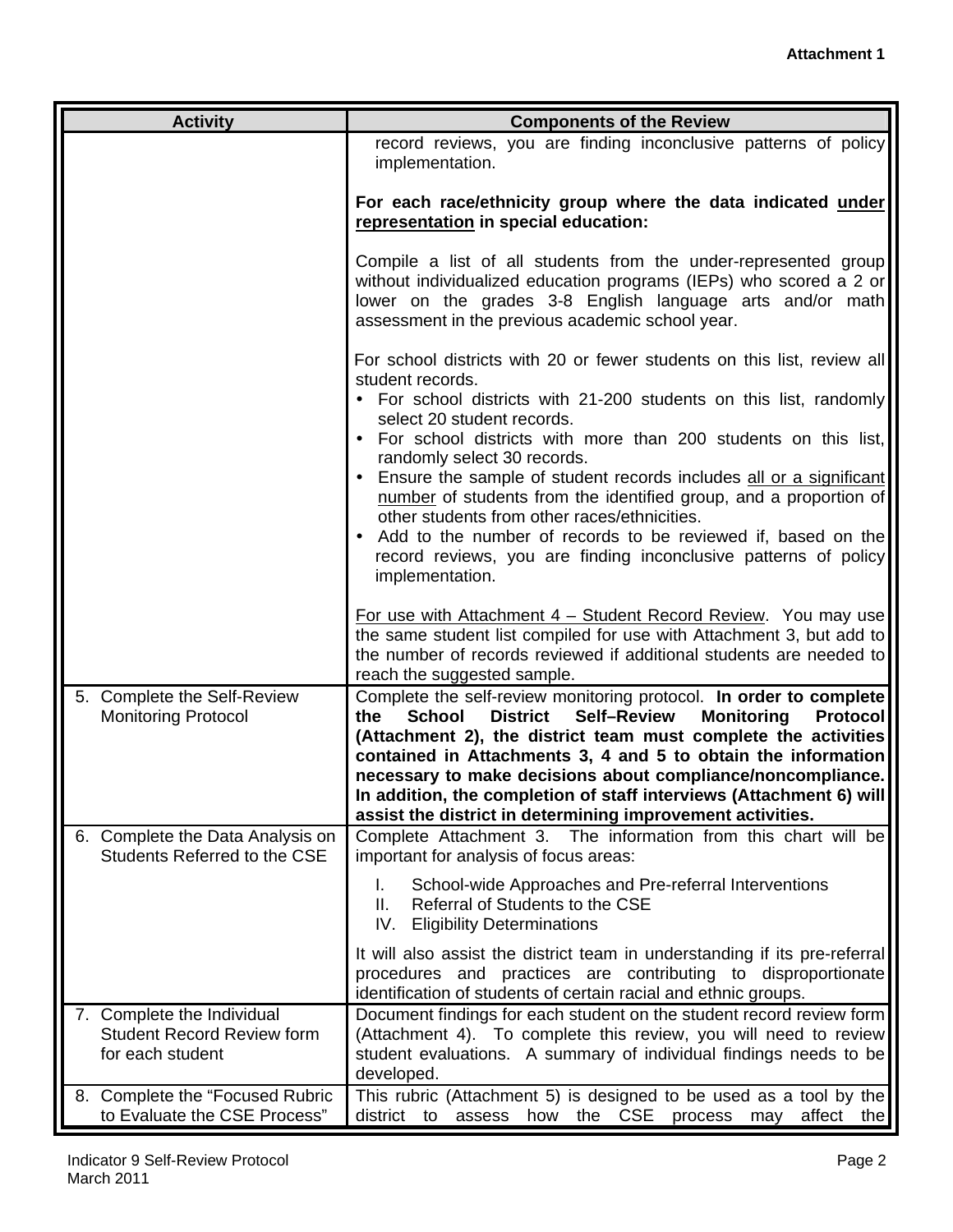| <b>Activity</b>                                                                                                                   | <b>Components of the Review</b>                                                                                                                                                                                                                                                                                                                                                                                                                                                                                                                                                                                                                                                                                                                                                                                |
|-----------------------------------------------------------------------------------------------------------------------------------|----------------------------------------------------------------------------------------------------------------------------------------------------------------------------------------------------------------------------------------------------------------------------------------------------------------------------------------------------------------------------------------------------------------------------------------------------------------------------------------------------------------------------------------------------------------------------------------------------------------------------------------------------------------------------------------------------------------------------------------------------------------------------------------------------------------|
|                                                                                                                                   | disproportionate representation of students of certain racial and<br>ethnic groups receiving special education and related services. The<br>rubric lists five key regulatory requirements affecting eligibility<br>determinations. This tool can be used as an observation or group<br>debriefing form.                                                                                                                                                                                                                                                                                                                                                                                                                                                                                                        |
| 9. Conduct Staff Interviews                                                                                                       | Interview questions that focus on pre-referral, referral to the CSE and<br>evaluation are provided in Attachment 6. Conduct these interviews<br>individually or in groups. Information from these interviews will assist<br>improvement activities to address<br>identifying<br>findings of<br>in<br>noncompliance.                                                                                                                                                                                                                                                                                                                                                                                                                                                                                            |
| 10. Convene a self-review team<br>meeting to discuss the findings                                                                 | Review the results of each applicable focus area of the self-<br>review monitoring protocol (Attachment 2) and document whether<br>the district's policies, procedures and/or practices are compliant<br>or noncompliant with State requirements.<br>The team will review the documentation of evidence collected by<br>$\bullet$<br>the team from the multiple sources identified as "Look at" and use<br>this information in determining if the district is in compliance with<br>the regulatory requirements selected for each of the four focus<br>areas. Each focus area section provides a space for the team to<br>use in summarizing its findings.                                                                                                                                                     |
| 11. Analyze the data to identify the<br>specific nature and extent of<br>the areas in need of<br>improvement                      | The team will question and probe data to determine relevant factors<br>relating to disproportionality (e.g., consistent application of pre-<br>referral intervention for students across all racial/ethnic groups and in<br>all buildings within the district). On the Self-Review Monitoring<br>Protocol (Attachment 2):<br>Document findings of noncompliance using the forms and criteria<br>provided.<br>Describe the specific details of noncompliance.<br>$\bullet$<br>Identify what must be corrected and how it will be corrected.<br>٠<br>Set a timetable for correction. All noncompliance must be<br>corrected no later than one year from the date of identification<br>(i.e., date report submitted to the State Education Department<br>(SED)).<br>Identify and document improvement activities. |
| 12. Submit the complete Self-<br><b>Review Monitoring Report to</b><br>the Superintendent or Chief<br>School Officer for approval | The Superintendent of Schools or Chief School Officer must review<br>the completed self-review protocol to accept responsibility for the<br>accuracy of the compliance report.                                                                                                                                                                                                                                                                                                                                                                                                                                                                                                                                                                                                                                 |
| 13. Submit the Self-Review<br>Monitoring Report to SED                                                                            | Manner of Submission: Web-based electronic submission<br>To submit this form, go to http://pd.nysed.gov<br>The Superintendent of Schools or Chief School Officer of the school<br>district must verify that the report provides accurate data and<br>information.<br>Print the report after submitting to SED for record-keeping purposes.                                                                                                                                                                                                                                                                                                                                                                                                                                                                     |

**Maintain all documentation used to complete the self-review for seven years. Records should be retained in an organized and easily retrievable format. All documentation is subject to SED review.**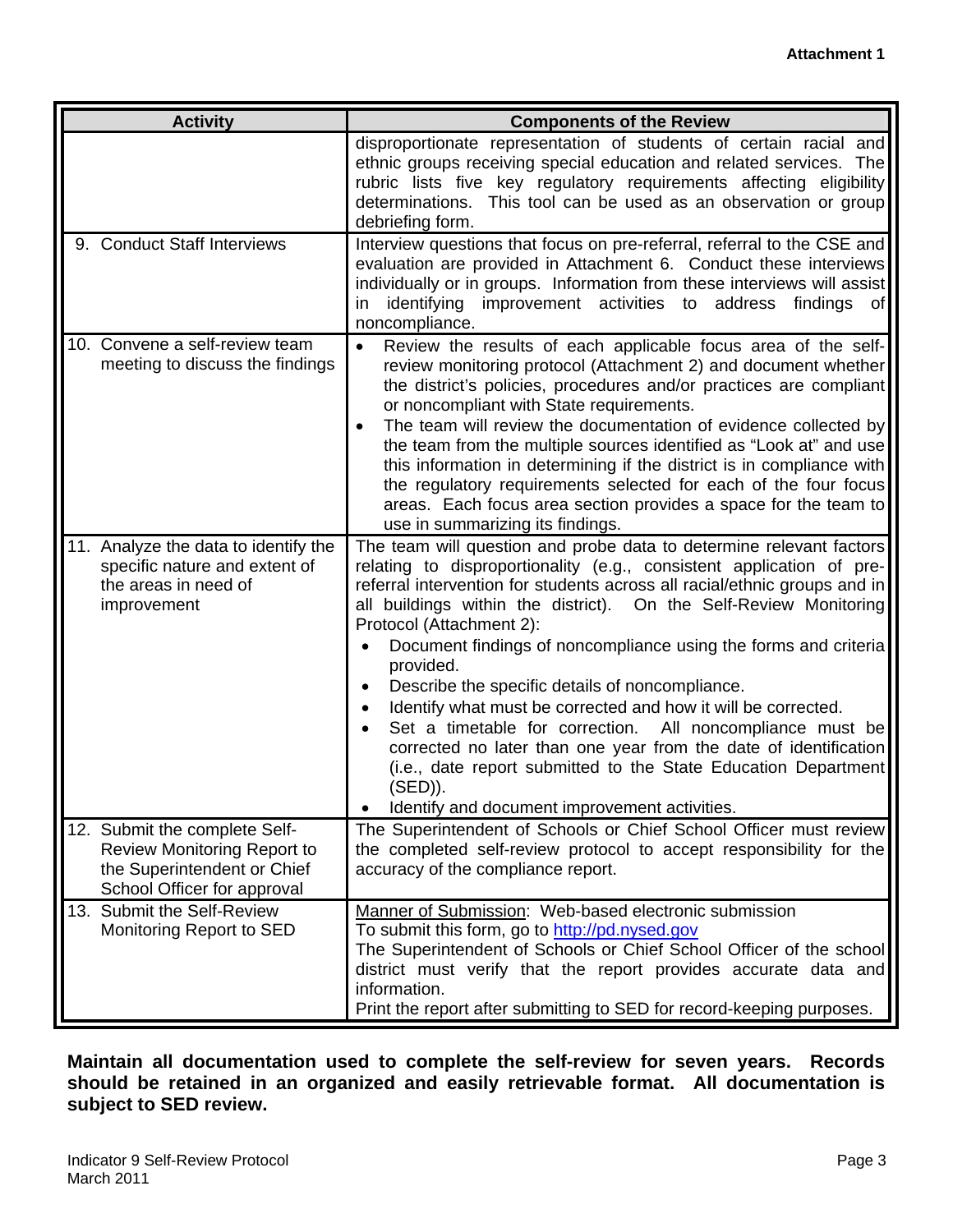# **SCHOOL DISTRICT SELF-REVIEW MONITORING PROTOCOL**

| <b>School District:</b>                        |            |                     |        |
|------------------------------------------------|------------|---------------------|--------|
| <b>Form Completed By:</b>                      | Name/Title | <b>Phone Number</b> | E-mail |
| <b>Date Review Completed:</b>                  |            |                     |        |
| Team Members Participating in the Self-Review: |            |                     |        |
|                                                |            |                     |        |
|                                                |            |                     |        |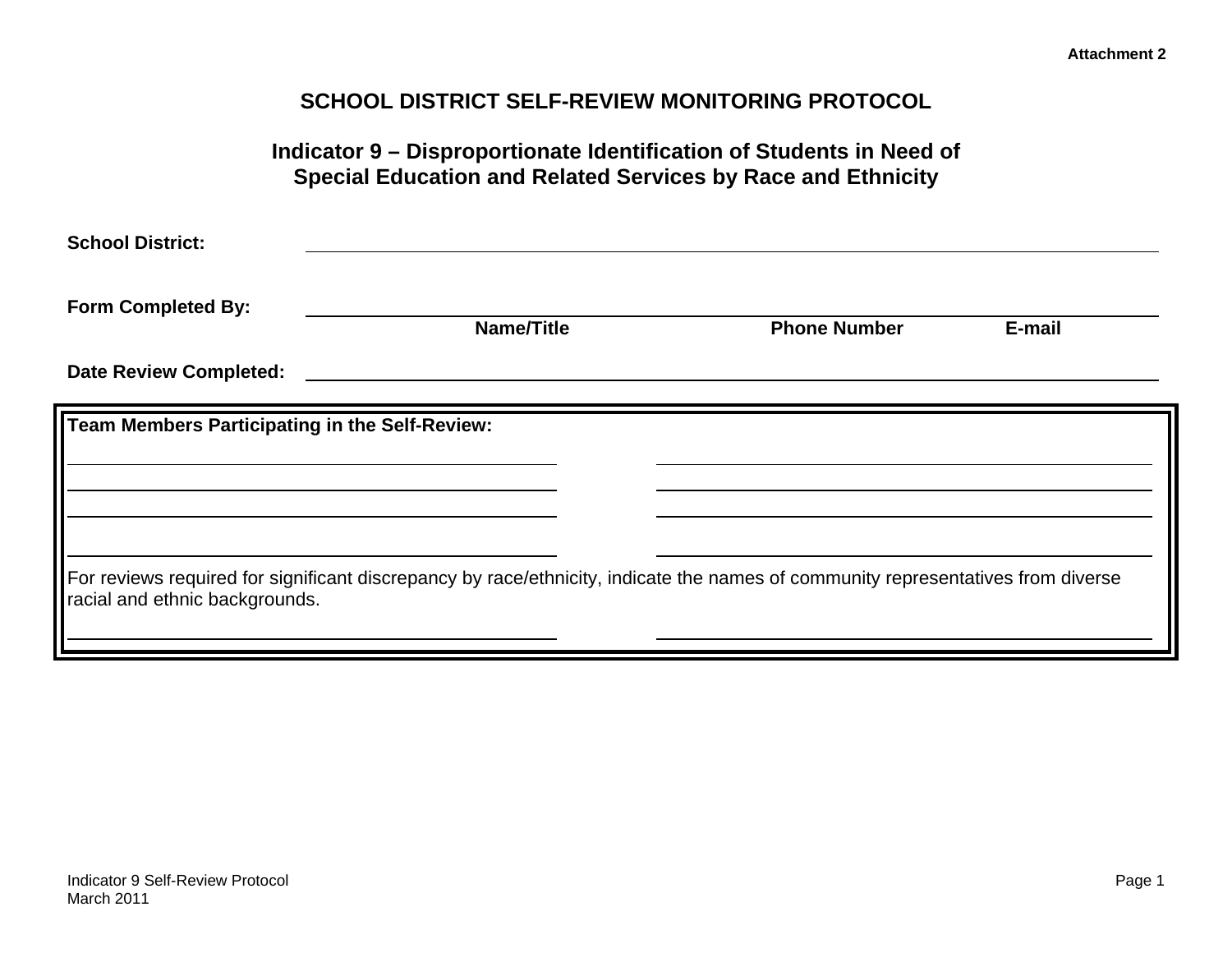# **Directions SCHOOL DISTRICT SELF-REVIEW MONITORING PROTOCOL**

 This form (Attachment 2) establishes the protocol to conduct the self-review. The district must conduct a review of each focus area as identified on this protocol. Each section of the protocol provides the following information:

#### **Four focus areas that must be reviewed**:

- I. School-wide Approaches and Pre-referral Interventions
- II. Referral of Students to the Committee on Special Education (CSE)
- III. Individual Evaluations of Students with Disabilities
- IV. Eligibility Determinations

**Citation and Issue**: Regulatory requirements are identified that have been determined by the State Education Department (SED) to be most closely related to having significant disproportionality based on race and ethnicity in the identification of students with disabilities.

**Documentation and Evidence**: For each focus area, the protocol provides a specific list of documentation (information to "look at") and evidence (information to "look for") that must be considered in the district's review of its policies, procedures and practices in the identified focus area.

**Determination of Compliance Y (Yes) or N (No)**: A notation of Y indicates that the district is in compliance with the specific regulatory requirement. A notation of N indicates that the district is not in compliance with the regulatory requirement. The determination of compliance for some issues may be able to be made based solely on the review of individual student records. For other issues, the school district may need to consider other sources of documentation as well, as indicated on the protocol.

As applicable to each regulatory citation:

- **Determination of Y (compliance):** 
	- <sup>o</sup> 100 percent of the total number of individual student records reviewed (Attachment 4) show evidence that a particular regulatory requirement has been met (i.e., marked "Y" or "NA"); **and**
	- <sup>o</sup> Other required documentation from Attachments 3 and 5 provide evidence of compliance.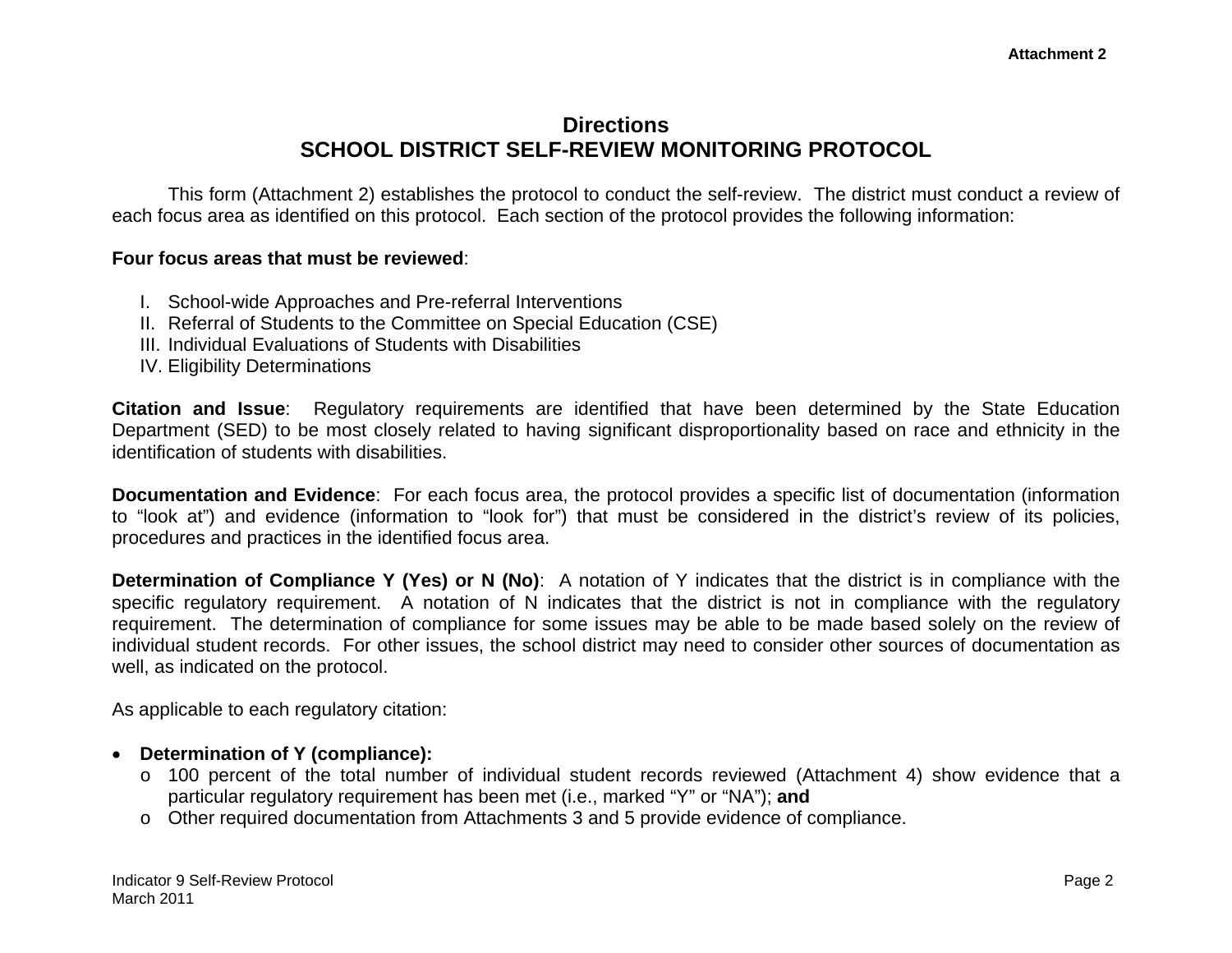#### • **Determination of "N" (noncompliance):**

- <sup>o</sup> Fewer than 100 percent of the total number of records reviewed (Attachment 4) show evidence that a particular regulatory requirement has been met; **or**
- <sup>o</sup> Other required documentation from Attachments 3 and 5 provide evidence of noncompliance.
- <sup>o</sup> In cases where 100 percent of the total student records reviewed show evidence that a particular requirement has been met, but other evidence from Attachments 3 and/or 5 show findings of noncompliance.

#### **The team should carefully review all findings from all the documentation and evidence to make its determination of compliance for each regulatory requirement.**

**Findings**: This section is to be used to document the specific details of its findings that would identify issues of inappropriate policies, procedures and or practices.

As examples:

- "70 percent of the records reviewed showed evidence that assessments were administered in the student's native language."
- A review of the CSE decision-making process in five out of seven instances showed the report of the student's evaluation was not discussed in determining if the student had a disability.

In these examples, findings of noncompliance must be made.

**Corrective Actions and Improvement Activities**: The team must identify any corrective actions necessary to correct identified compliance issues. The district should also note any improvement activities necessary in the identified focus area, whether related to a compliance finding or not, to address the school district's significant disproportionality based on race and ethnicity in the identification of students with disabilities.

**This form (Attachment 2) must be kept on file by the school district and is not submitted to SED unless requested.**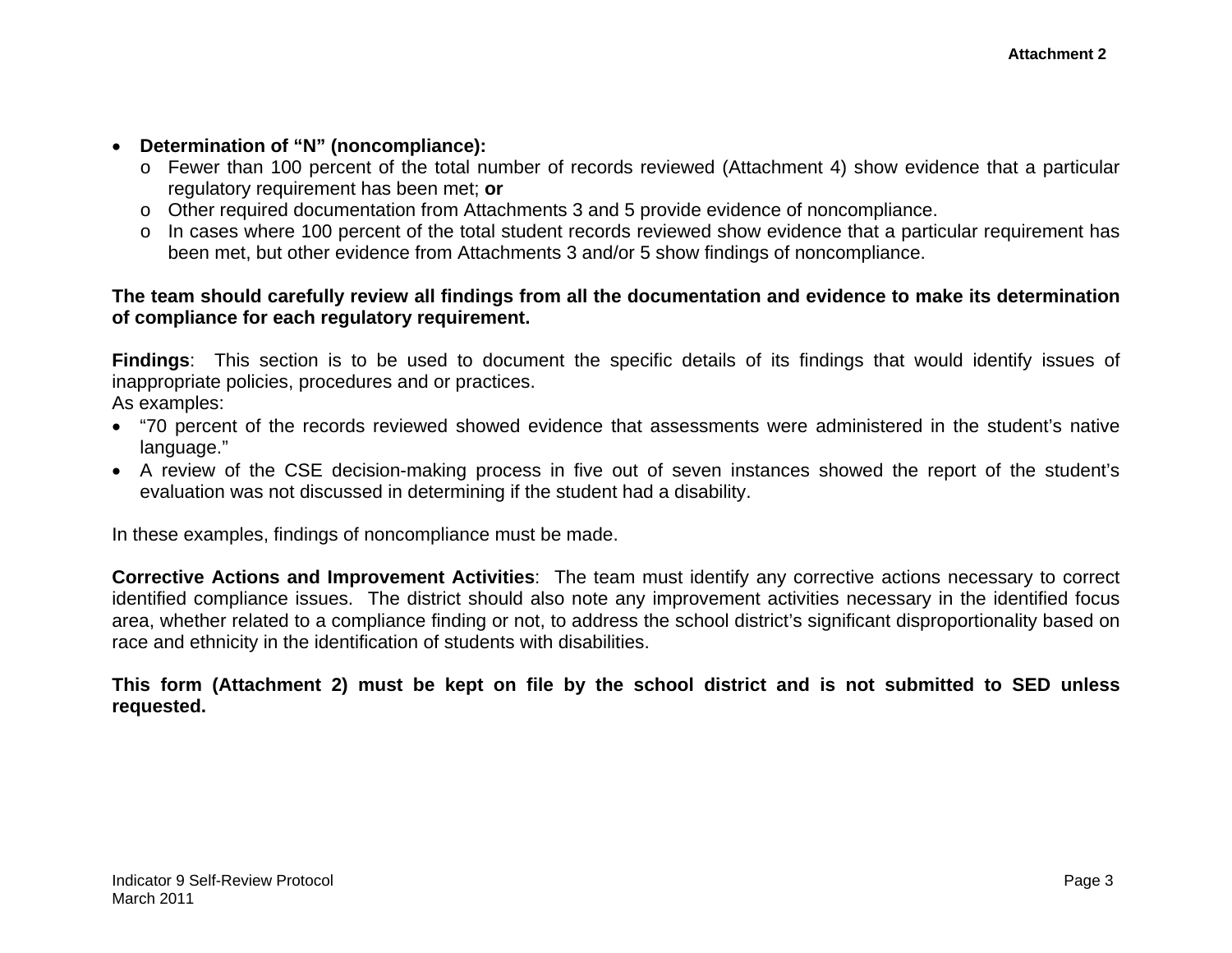#### **I. School-wide Approaches and Pre-referral Interventions**

The Board of Education's written policy for school-wide approaches and pre-referral interventions will be reviewed to determine if it:

- provides equitable opportunities to provide supportive interventions that allow a student to be successful in the general education environment, and
- is implemented in a consistent manner for all students in all schools of the district.

| <b>Citation</b><br>$(8$ NYCRR) | <b>Determination</b><br>of Compliance<br><b>Issue</b>                                                                                                                                                                                                                                                                                                                                                                   |                                                                                                                                                                                                                                                                                                                                                                                                                                                                                                                                                                                                                                                                                                                                          |  |  |  |  |  |  |
|--------------------------------|-------------------------------------------------------------------------------------------------------------------------------------------------------------------------------------------------------------------------------------------------------------------------------------------------------------------------------------------------------------------------------------------------------------------------|------------------------------------------------------------------------------------------------------------------------------------------------------------------------------------------------------------------------------------------------------------------------------------------------------------------------------------------------------------------------------------------------------------------------------------------------------------------------------------------------------------------------------------------------------------------------------------------------------------------------------------------------------------------------------------------------------------------------------------------|--|--|--|--|--|--|
| $\S200.2(b)(7)$                | Each Board of Education adopts written policy that establishes administrative practices and procedures<br>for implementing school-wide approaches, which may include a response to intervention process, and<br>pre-referral interventions in order to remediate a student's performance prior to referral for special<br>education.                                                                                    |                                                                                                                                                                                                                                                                                                                                                                                                                                                                                                                                                                                                                                                                                                                                          |  |  |  |  |  |  |
|                                | <b>Documentation</b><br><b>Evidence</b>                                                                                                                                                                                                                                                                                                                                                                                 |                                                                                                                                                                                                                                                                                                                                                                                                                                                                                                                                                                                                                                                                                                                                          |  |  |  |  |  |  |
| Look at:<br>$\bullet$          | Written Board of Education plan and policy for school-wide<br>approaches and pre-referral interventions<br>Building procedures implementing Board of Education policy<br>Data Analysis of Students Referred to the CSE (Attachment 3)<br>Available resources for pre-referral interventions / early intervening<br>services school-wide and by building<br>Interviews to identify improvement activities (Attachment 6) | Look for evidence of:<br>Consistent implementation of policy district-wide through:<br>staff knowledge and use of the district's pre-referral intervention<br>system;<br>alignment of building procedures to district's policy;<br>patterns of data showing an over- or under-utilization of pre-<br>referral interventions for students by racial/ethnic groups;<br>pre-referral interventions are available to all students by type,<br>degree and frequency across all racial and ethnic groups.<br>Discrepancies in the type of pre-referral supports available to<br>students by building.<br>Resolution of behavioral/academic difficulties of under-represented<br>groups as a result of pre-referral/early intervening services. |  |  |  |  |  |  |

#### **Please note: The Data Analysis of Students Referred to the CSE (Attachment 3) must be completed to determine compliance/noncompliance for this focus area.**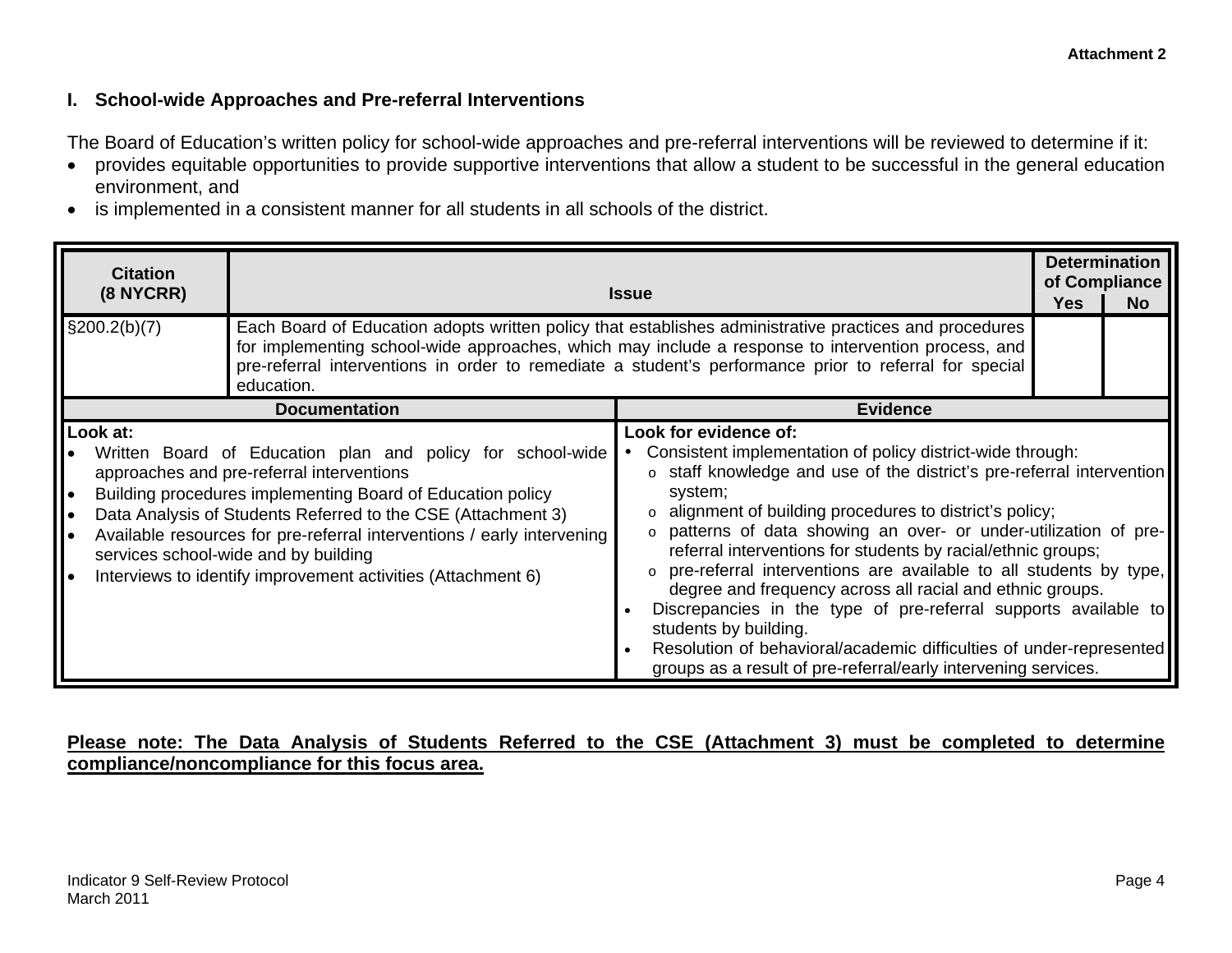|                           |  |  |  | <b>Findings</b>                                                                         |
|---------------------------|--|--|--|-----------------------------------------------------------------------------------------|
| procedures and practices: |  |  |  | Description of specific details of noncompliance in policy, Corrective Action required: |
|                           |  |  |  | Improvement activities recommended:                                                     |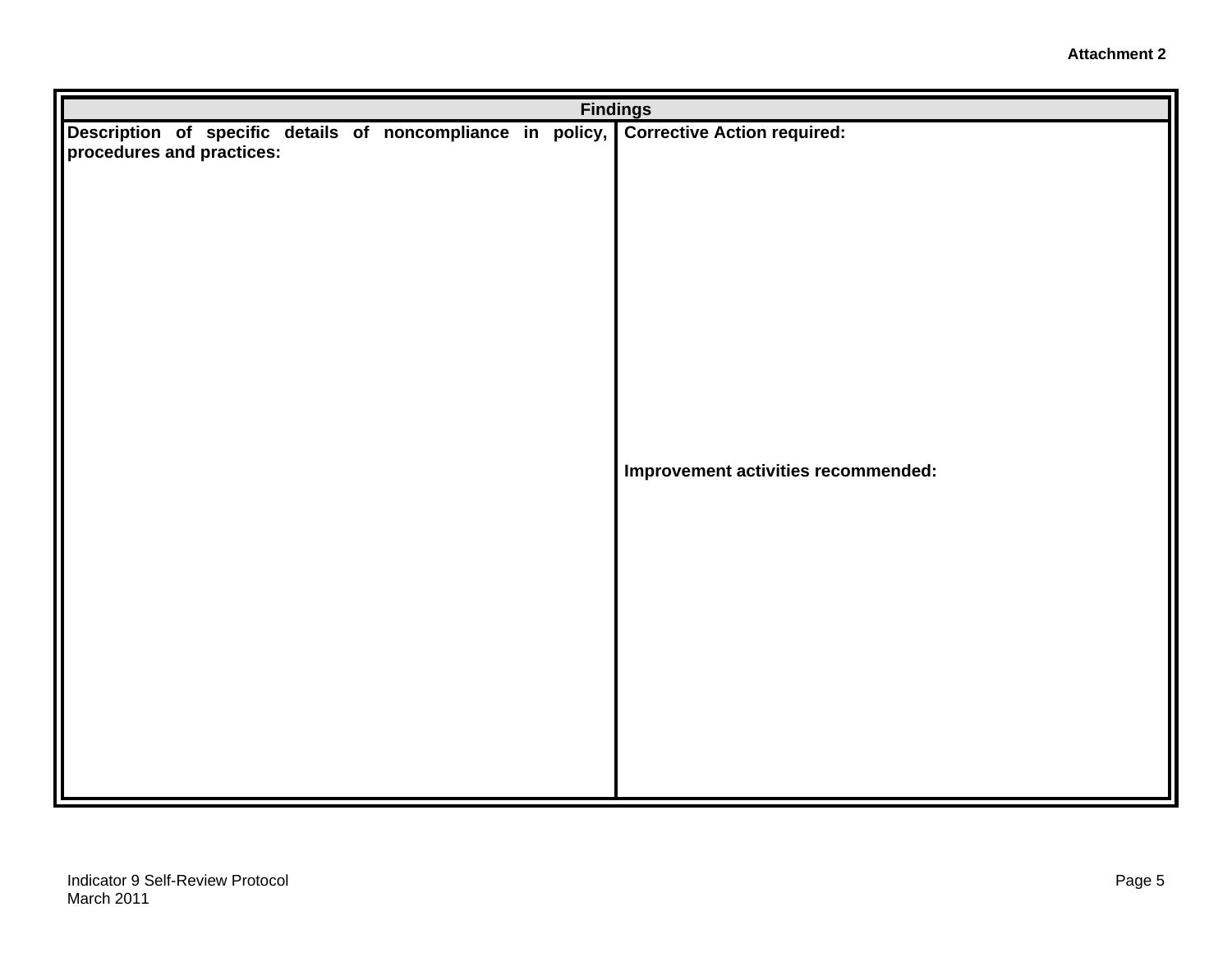#### **II. Referral of Students to the CSE**

The practices of the school district will be reviewed to determine if pre-referral interventions are consistently available to all students prior to referral to the CSE.

| <b>Citation</b><br>$(8$ NYCRR)                                   |                                                                                                                                                                                                                                                                                               |                                                                                                                                                                                                                                                                                                                                                                                                                                                                 |  |            |  |  | <b>Determination</b><br>of Compliance<br><b>Issue</b><br><b>Yes</b> |  |  |  |  |
|------------------------------------------------------------------|-----------------------------------------------------------------------------------------------------------------------------------------------------------------------------------------------------------------------------------------------------------------------------------------------|-----------------------------------------------------------------------------------------------------------------------------------------------------------------------------------------------------------------------------------------------------------------------------------------------------------------------------------------------------------------------------------------------------------------------------------------------------------------|--|------------|--|--|---------------------------------------------------------------------|--|--|--|--|
|                                                                  |                                                                                                                                                                                                                                                                                               |                                                                                                                                                                                                                                                                                                                                                                                                                                                                 |  |            |  |  |                                                                     |  |  |  |  |
| $\S200.4(a)(2)(iii)$                                             | A written request for referral submitted by persons other than the student or a judicial officer:                                                                                                                                                                                             |                                                                                                                                                                                                                                                                                                                                                                                                                                                                 |  |            |  |  |                                                                     |  |  |  |  |
| $\S200.4(a)(2)(iii)(a)$                                          |                                                                                                                                                                                                                                                                                               | states the reasons for the referral and includes any test results, records or reports upon which the<br>referral is based that may be in the possession of the person submitting the referral.                                                                                                                                                                                                                                                                  |  |            |  |  |                                                                     |  |  |  |  |
| $\S200.4(a)(2)(iii)(b)$                                          | describes in writing intervention services, programs or instructional methodologies used to remediate<br>the student's performance prior to referral, including any supplementary aids or support services<br>provided for this purpose, or state the reasons why no such attempts were made. |                                                                                                                                                                                                                                                                                                                                                                                                                                                                 |  |            |  |  |                                                                     |  |  |  |  |
| $\S200.4(a)(9)$                                                  | The building administrator, upon receipt of a referral, may request a meeting with the parent and the<br>student, if appropriate, to determine whether the student would benefit from additional general<br>education support services as an alternative to special education.                |                                                                                                                                                                                                                                                                                                                                                                                                                                                                 |  |            |  |  |                                                                     |  |  |  |  |
|                                                                  | <b>Documentation</b>                                                                                                                                                                                                                                                                          | <b>Evidence</b>                                                                                                                                                                                                                                                                                                                                                                                                                                                 |  |            |  |  |                                                                     |  |  |  |  |
| Look at:<br>Written request for referral<br>$\Omega$<br>$\Omega$ | Individual Student Record Review (Attachment 4)<br>Documentation of building principal meetings and agreements<br>to withdraw the referral with documentation of alternative<br>methods to address the child's needs<br>• Interviews to identify improvement activities (Attachment 6)        | Look for evidence of:<br>Written requests for referrals that include the reasons for the referral<br>and interventions that were tried or reasons why no such attempts<br>were made.<br>Building administrator's involvement in attempts to ensure that<br>general education support services are considered.<br>General education supports and services and<br>interventions are implemented prior to referral regardless of a<br>student's race or ethnicity. |  | behavioral |  |  |                                                                     |  |  |  |  |

#### **Please note: Individual Student Record Review (Attachment 4) must be completed to determine compliance/noncompliance for this focus area.**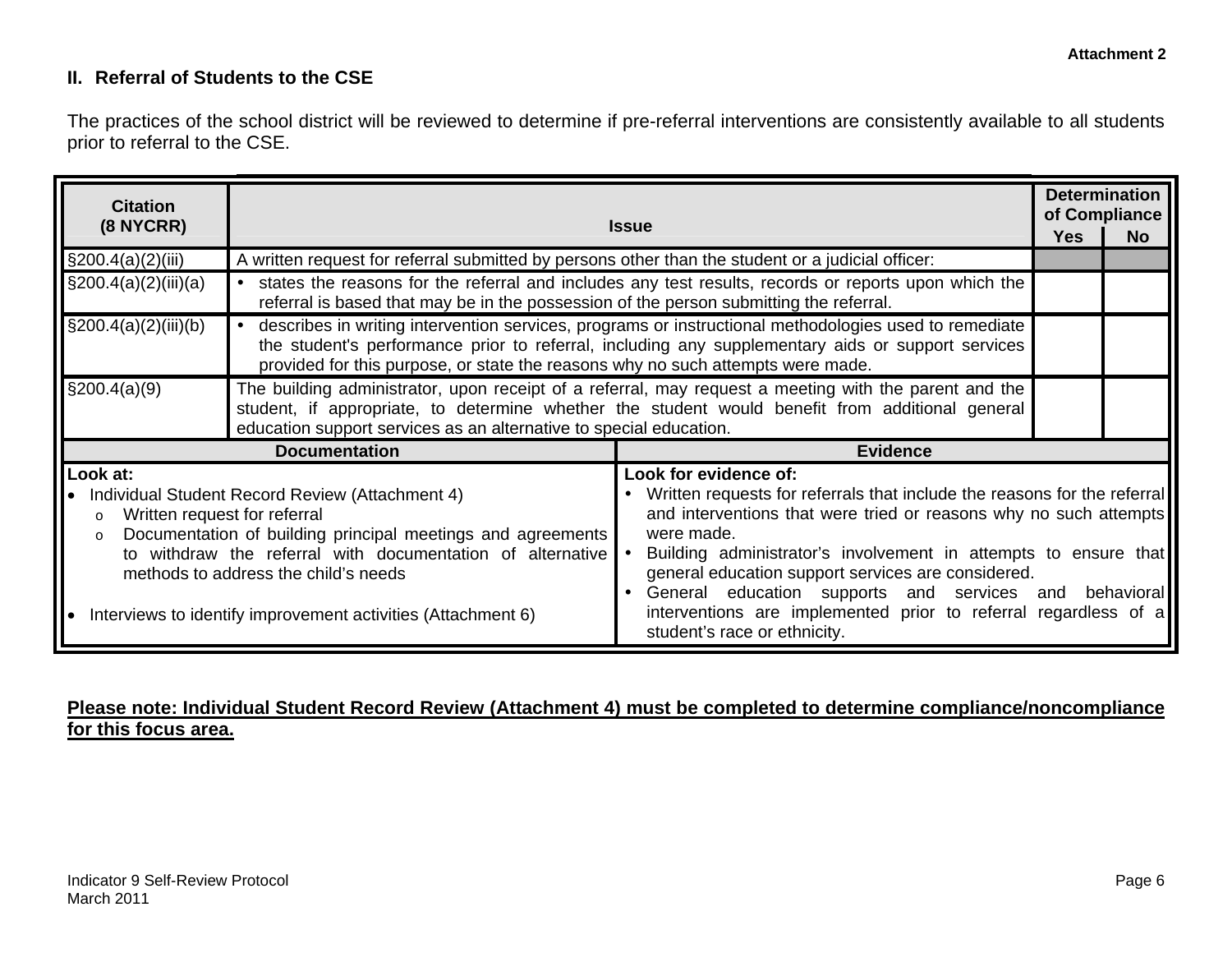|                           |  |  |  | <b>Findings</b>                                                                         |
|---------------------------|--|--|--|-----------------------------------------------------------------------------------------|
| procedures and practices: |  |  |  | Description of specific details of noncompliance in policy, Corrective Action required: |
|                           |  |  |  | Improvement activities recommended:                                                     |

The following chart may be used to calculate the percentage of student records with evidence of compliance. Compile the results based on the results of each record reviewed for each citation (Attachment 4). Consider these results along with other required documentation in making a final compliance determination for this focus area.

| <b>Summary of Individual Student Record Review</b> |                                         |                                                             |                                                      |  |  |  |  |
|----------------------------------------------------|-----------------------------------------|-------------------------------------------------------------|------------------------------------------------------|--|--|--|--|
| <b>Citation</b>                                    | <b>Total Number of Records Reviewed</b> | <b>Total Number of Records with</b><br>a finding of Y or NA | <b>Percentage of Records in</b><br><b>Compliance</b> |  |  |  |  |
| $\frac{1}{2}$ (3200.4(a)(2)(iii)(a)                |                                         |                                                             |                                                      |  |  |  |  |
| $\frac{1}{2}$ \$200.4(a)(2)(iii)(b)                |                                         |                                                             |                                                      |  |  |  |  |
|                                                    |                                         |                                                             |                                                      |  |  |  |  |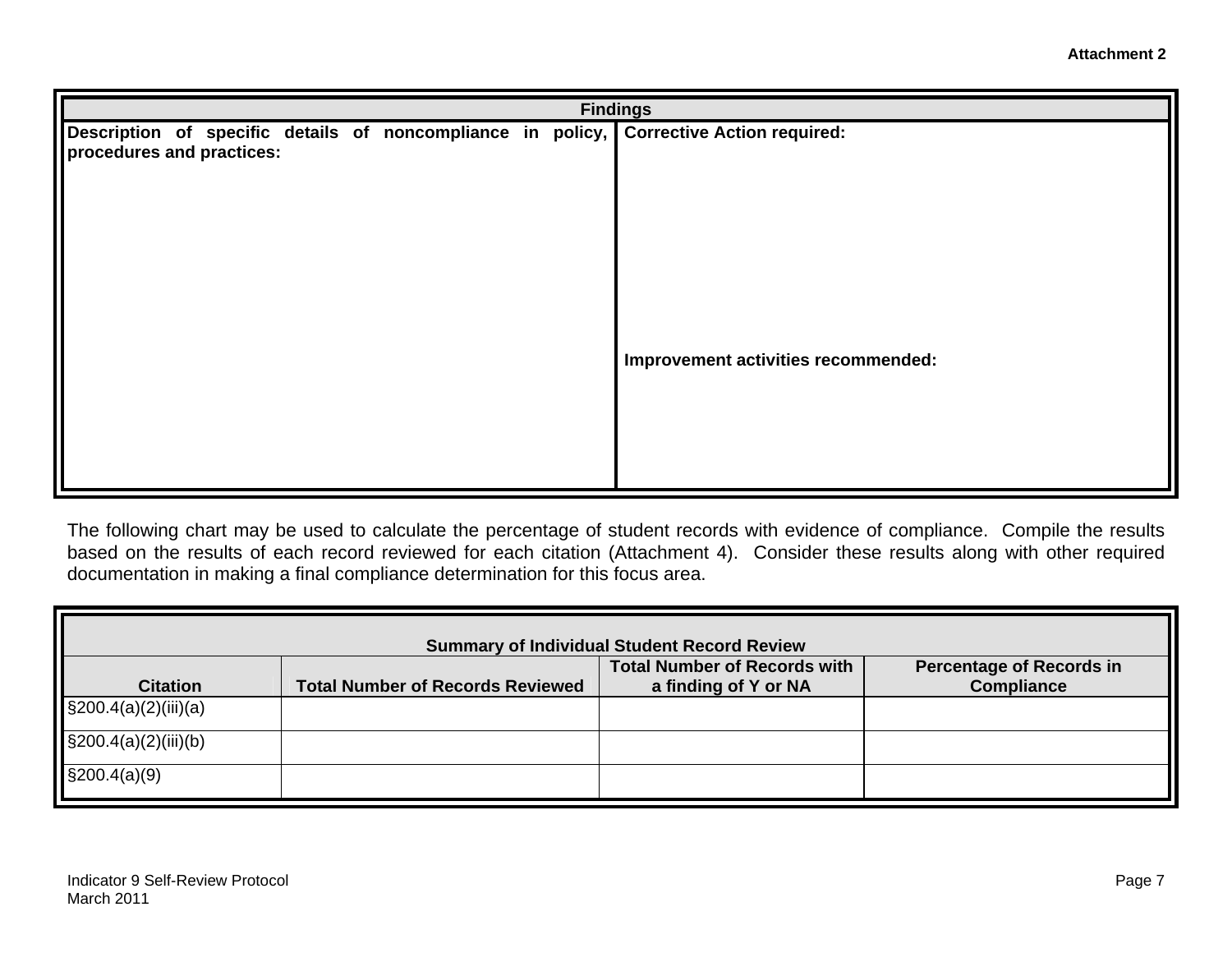#### **III. Individual Evaluations of Students with Disabilities**

The district's evaluation procedures and practices will be reviewed to determine if students of all racial and ethnic groups have received appropriate evaluations that include a variety of assessment tools and strategies to gather relevant functional, development and academic information about the student that may assist in determining whether the student is a student with a disability.

| <b>Citation</b><br>$(8$ NYCRR)    | <b>Issue</b>                                                                                                                                                                                                                                                                                                         |  |  |  |  |
|-----------------------------------|----------------------------------------------------------------------------------------------------------------------------------------------------------------------------------------------------------------------------------------------------------------------------------------------------------------------|--|--|--|--|
|                                   |                                                                                                                                                                                                                                                                                                                      |  |  |  |  |
| $\frac{1}{2}$ \$200.4(b)(6)(i)    | Assessments and other evaluation materials used to assess a student:                                                                                                                                                                                                                                                 |  |  |  |  |
| $\frac{1}{2}$ \$200.4(b)(6)(i)(a) | are provided and administered in the student's native language or other mode of communication and<br>in the form most likely to yield accurate information on what the student knows and can do<br>academically, developmentally and functionally, unless it is clearly not feasible to so provide or<br>administer; |  |  |  |  |
| $\frac{1}{2}$ \$200.4(b)(6)(i)(c) | are administered by trained and knowledgeable personnel in accordance with the instruction<br>provided by those who developed such assessments; and                                                                                                                                                                  |  |  |  |  |
| $\frac{1}{2}$ \$200.4(b)(6)(i)(d) | are selected and administered so as not to be discriminatory on a racial or cultural basis.                                                                                                                                                                                                                          |  |  |  |  |
| $\frac{1}{2}$ \$200.4(b)(6)(vii)  | The student is assessed in all areas related to the suspected disability, including, where appropriate,<br>health, vision, hearing, social and emotional status, general intelligence, academic performance,<br>vocational skills, communicative status and motor abilities.                                         |  |  |  |  |
| $\sqrt{\frac{200.4(b)(6)}{xv}}$   | Materials and procedures used to assess a student with limited English proficiency are selected and<br>administered to ensure that they measure the extent to which the student has a disability and needs<br>special education, rather than measure the student's English language skills.                          |  |  |  |  |

#### **Please note: Individual Student Record Review (Attachment 4) must be completed to determine compliance/noncompliance for this focus area.**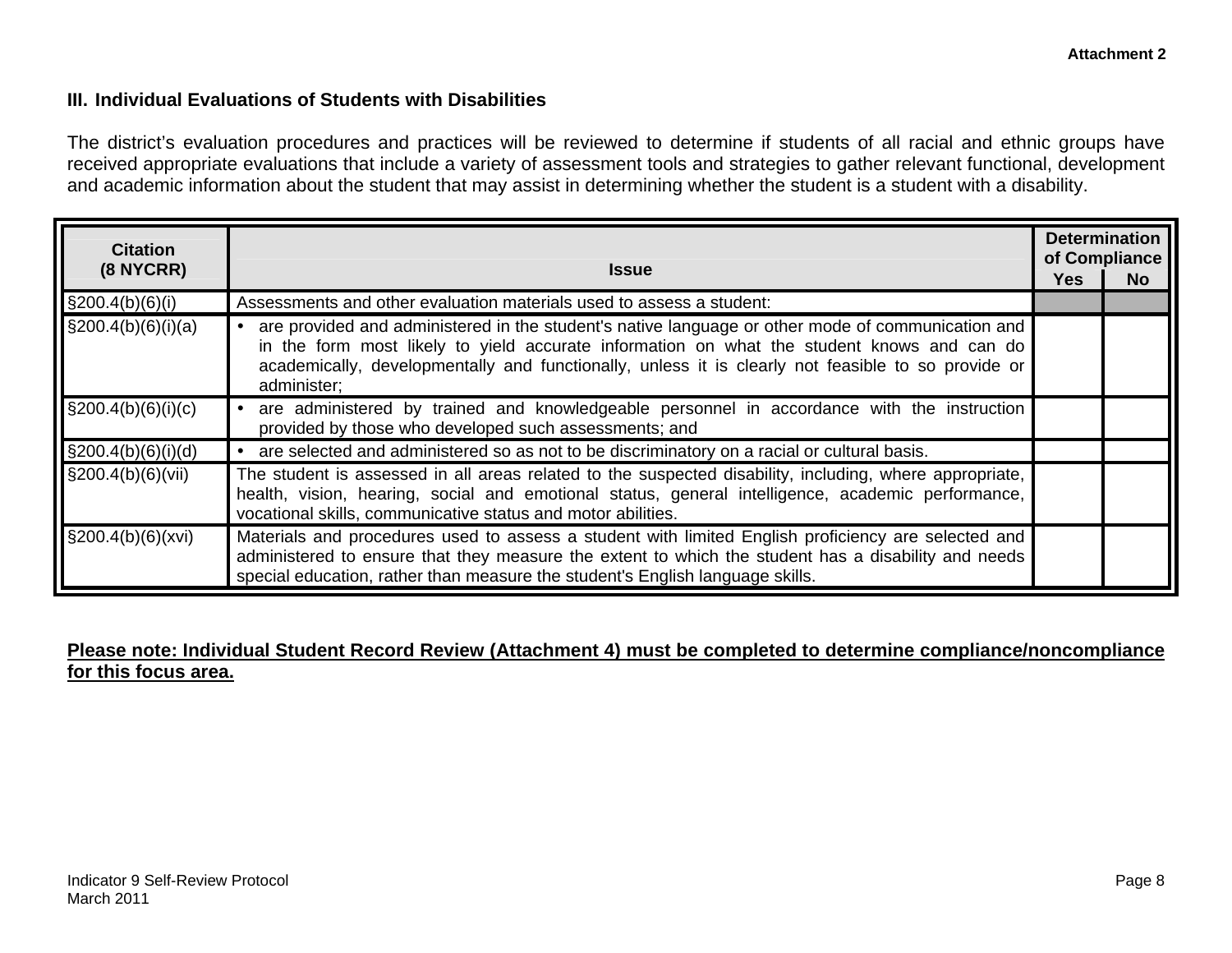| <b>Documentation</b>                                                                                                                                                       | <b>Evidence</b>                                                                                                                                                                                                                                                                                                                                                                                                                                                                                                                                                                                                                                                                                                                                                       |
|----------------------------------------------------------------------------------------------------------------------------------------------------------------------------|-----------------------------------------------------------------------------------------------------------------------------------------------------------------------------------------------------------------------------------------------------------------------------------------------------------------------------------------------------------------------------------------------------------------------------------------------------------------------------------------------------------------------------------------------------------------------------------------------------------------------------------------------------------------------------------------------------------------------------------------------------------------------|
| Look at:<br>Individual Student Record Review (Attachment 4)<br>$\circ$ Individual evaluation reports<br>Staff interviews to identify improvement activities (Attachment 6) | Look for evidence of:<br>Results of the evaluation provide information in all areas related to<br>the suspected disability.<br>Results of the evaluation provide the information necessary to<br>determine disability and need for special education.<br>Assessments and other evaluation materials are in the student's<br>native language or other mode of communication and in the form<br>most likely to provide information on what the student knows and<br>can do academically, developmentally and functionally.<br>• Assessments and other evaluation materials are administered for<br>purposes for which the assessments or measures are valid and<br>reliable.<br>Multiple measures are used to determine if a student is a student<br>with a disability. |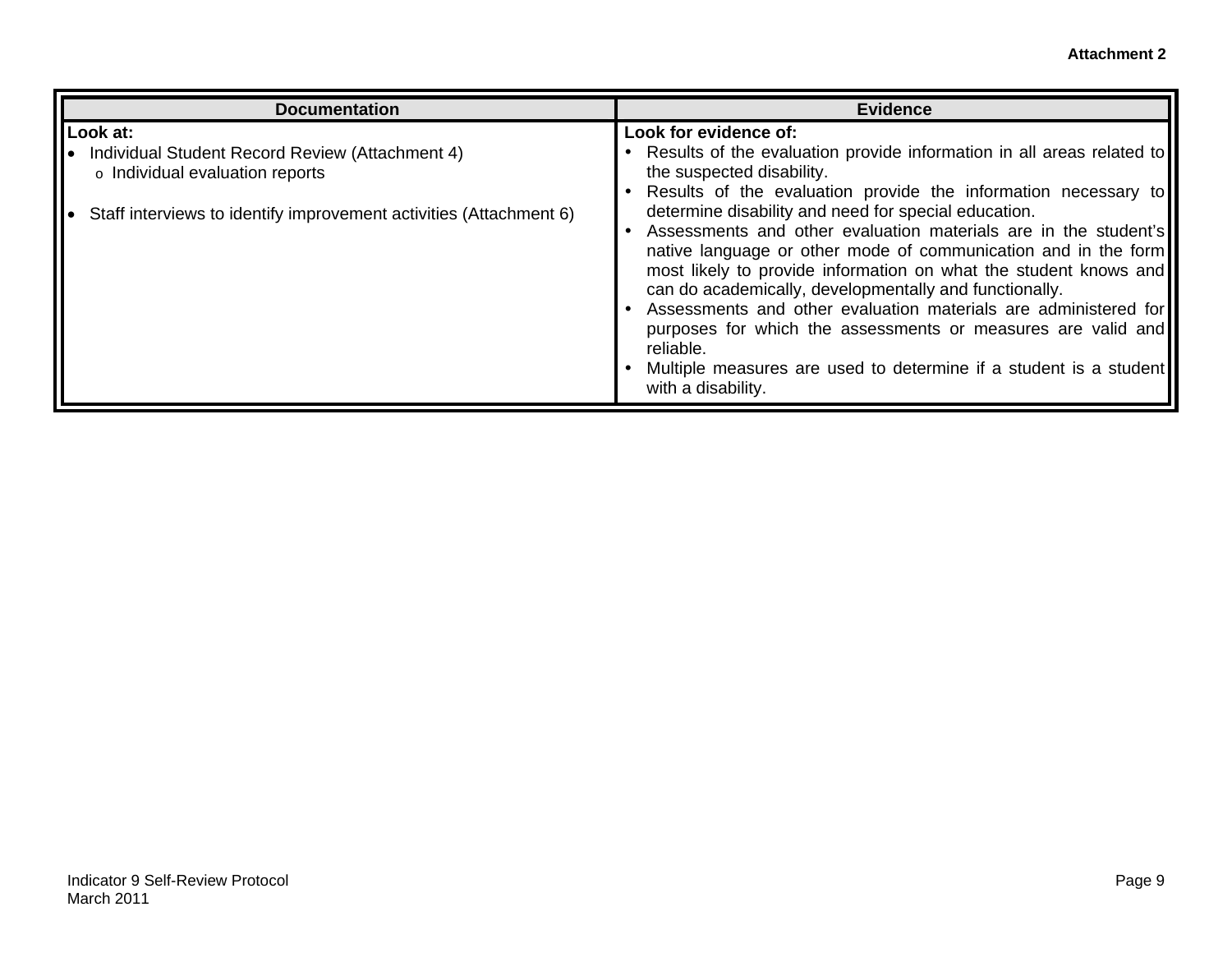|                           | <b>Findings</b> |  |  |  |  |  |  |                                                                                         |  |  |
|---------------------------|-----------------|--|--|--|--|--|--|-----------------------------------------------------------------------------------------|--|--|
|                           |                 |  |  |  |  |  |  | Description of specific details of noncompliance in policy, Corrective Action required: |  |  |
| procedures and practices: |                 |  |  |  |  |  |  |                                                                                         |  |  |
|                           |                 |  |  |  |  |  |  |                                                                                         |  |  |
|                           |                 |  |  |  |  |  |  |                                                                                         |  |  |
|                           |                 |  |  |  |  |  |  |                                                                                         |  |  |
|                           |                 |  |  |  |  |  |  | Improvement activities recommended:                                                     |  |  |
|                           |                 |  |  |  |  |  |  |                                                                                         |  |  |
|                           |                 |  |  |  |  |  |  |                                                                                         |  |  |
|                           |                 |  |  |  |  |  |  |                                                                                         |  |  |
|                           |                 |  |  |  |  |  |  |                                                                                         |  |  |
|                           |                 |  |  |  |  |  |  |                                                                                         |  |  |
|                           |                 |  |  |  |  |  |  |                                                                                         |  |  |

The following chart may be used to calculate the percentage of student records with evidence of compliance. Compile the results based on the results of each record reviewed for each citation (Attachment 4). Consider these results along with other required documentation in making a final compliance determination for this focus area.

| <b>Summary of Individual Student Record Review</b> |                                                   |                                                             |                                     |  |  |  |  |  |
|----------------------------------------------------|---------------------------------------------------|-------------------------------------------------------------|-------------------------------------|--|--|--|--|--|
| <b>Citation</b>                                    | <b>Total Number of Records</b><br><b>Reviewed</b> | <b>Total Number of Records with a</b><br>finding of Y or NA | Percentage of Records in Compliance |  |  |  |  |  |
| $\S 200.4(b)(6)(i)(a)$                             |                                                   |                                                             |                                     |  |  |  |  |  |
| $\S200.4(b)(6)(i)(c)$                              |                                                   |                                                             |                                     |  |  |  |  |  |
| $\S200.4(b)(6)(i)(d)$                              |                                                   |                                                             |                                     |  |  |  |  |  |
| $\S200.4(b)(6)(vii)$                               |                                                   |                                                             |                                     |  |  |  |  |  |
| $\S200.4(b)(6)(xvi)$                               |                                                   |                                                             |                                     |  |  |  |  |  |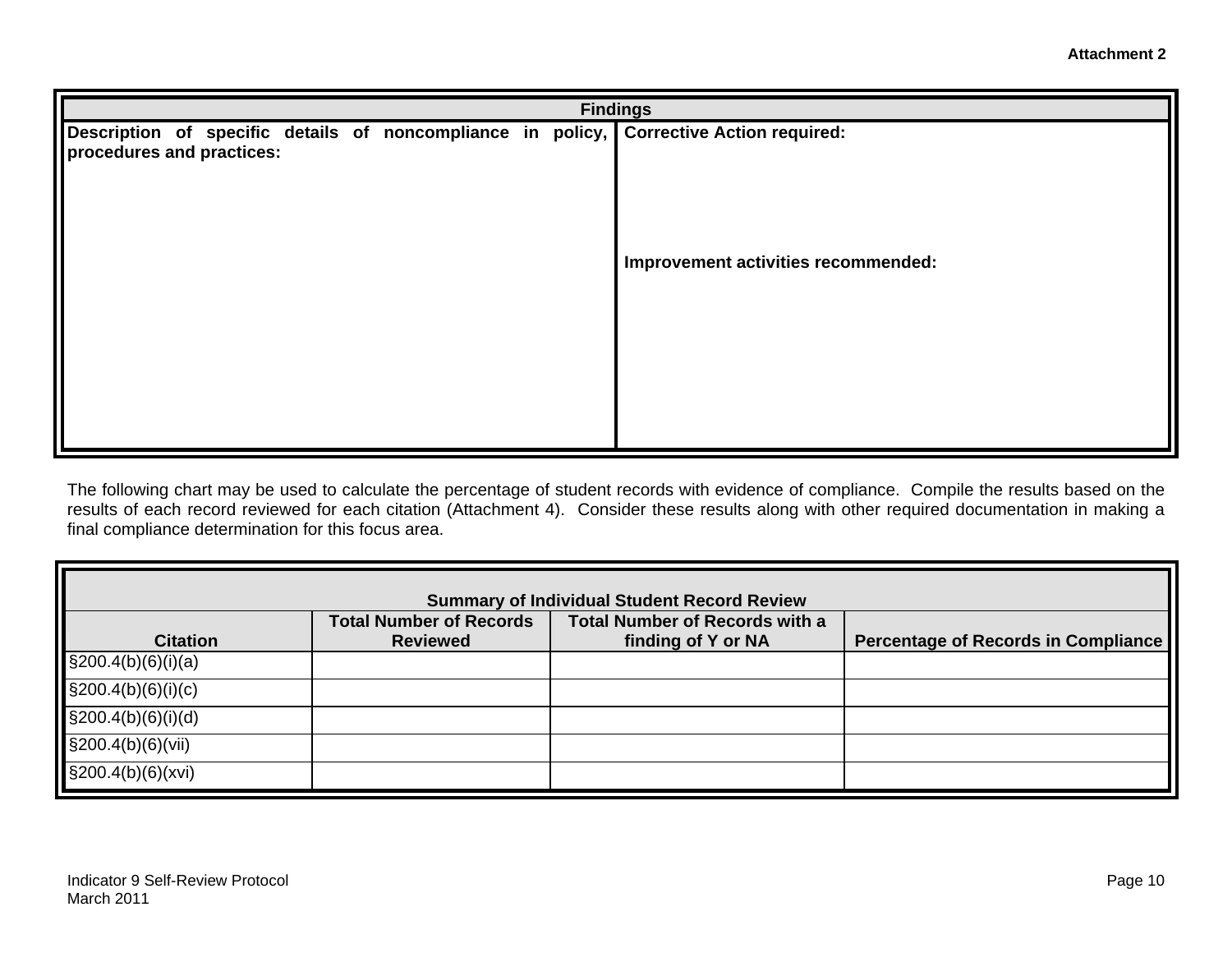#### **IV. Eligibility Determinations**

The district's CSE process to make eligibility determinations will be evaluated to determine to what extent the:

- CSE considers if appropriate instruction and resources to promote learning prior to referral are available to students of different racial and ethnic groups;
- CSE's recommendation is based on the student's evaluations.

| <b>Citation</b><br>$(8$ NYCRR)                                                            |                                                                                                                                                                                                                                                                                                                                                                                                                                                                                                                                                                                                                                                 | <b>Issue</b>                                                                                                                                                                                                                                                                                                                                                                                                                                                                                                 | <b>Determination</b> | of Compliance |
|-------------------------------------------------------------------------------------------|-------------------------------------------------------------------------------------------------------------------------------------------------------------------------------------------------------------------------------------------------------------------------------------------------------------------------------------------------------------------------------------------------------------------------------------------------------------------------------------------------------------------------------------------------------------------------------------------------------------------------------------------------|--------------------------------------------------------------------------------------------------------------------------------------------------------------------------------------------------------------------------------------------------------------------------------------------------------------------------------------------------------------------------------------------------------------------------------------------------------------------------------------------------------------|----------------------|---------------|
|                                                                                           |                                                                                                                                                                                                                                                                                                                                                                                                                                                                                                                                                                                                                                                 |                                                                                                                                                                                                                                                                                                                                                                                                                                                                                                              | <b>Yes</b>           | <b>No</b>     |
| $\S200.4(c)(1)$                                                                           | In interpreting evaluation data for the purpose of determining if a student is a student with a<br>disability, as defined in section 200.1(zz) (See Attachment 2A), and determining the educational<br>needs of the student, the CSE and other qualified individuals draw upon information from a variety<br>of sources, including aptitude and achievement tests, parent input, and teacher recommendations,<br>as well as information about the student's physical condition, social or cultural background, and<br>adaptive behavior; and ensure that information obtained from all these sources is documented and<br>carefully considered. |                                                                                                                                                                                                                                                                                                                                                                                                                                                                                                              |                      |               |
| \$200.4(c)(2)                                                                             | A student is not determined eligible for special education if the determinant factor is:                                                                                                                                                                                                                                                                                                                                                                                                                                                                                                                                                        |                                                                                                                                                                                                                                                                                                                                                                                                                                                                                                              |                      |               |
| $\S200.4(c)(2)(i)$                                                                        | lack of appropriate instruction in reading, including explicit and systematic instruction in phonemic<br>awareness, phonics, vocabulary development, reading fluency (including oral reading skills) and<br>reading comprehension strategies;                                                                                                                                                                                                                                                                                                                                                                                                   |                                                                                                                                                                                                                                                                                                                                                                                                                                                                                                              |                      |               |
| $\S200.4(c)(2)(ii)$                                                                       | lack of appropriate instruction in math; or                                                                                                                                                                                                                                                                                                                                                                                                                                                                                                                                                                                                     |                                                                                                                                                                                                                                                                                                                                                                                                                                                                                                              |                      |               |
| $\S200.4(c)(2)(iii)$                                                                      | limited English proficiency.                                                                                                                                                                                                                                                                                                                                                                                                                                                                                                                                                                                                                    |                                                                                                                                                                                                                                                                                                                                                                                                                                                                                                              |                      |               |
| \$200.4(d)                                                                                | services and academic intervention services, has been considered.                                                                                                                                                                                                                                                                                                                                                                                                                                                                                                                                                                               | Prior to the development of the recommendation, the Committee ensures that the appropriateness of<br>reading and math instruction and other resources of the general education program, including support                                                                                                                                                                                                                                                                                                    |                      |               |
|                                                                                           | <b>Documentation</b>                                                                                                                                                                                                                                                                                                                                                                                                                                                                                                                                                                                                                            | <b>Evidence</b>                                                                                                                                                                                                                                                                                                                                                                                                                                                                                              |                      |               |
| Look at:<br>Individual evaluations<br>$\circ$<br><b>IEPs</b><br>Evaluate the CSE Process) | Individual student record reviews (Attachment 4)<br>Debriefing of CSE members (Attachment 5 - Focused Rubric to                                                                                                                                                                                                                                                                                                                                                                                                                                                                                                                                 | Look for evidence of:<br>The CSE discusses what attempts have been made to provide<br>remedial instruction or other general education support alternatives<br>to special education.<br>Eligibility decisions are based on evaluation data demonstrating that<br>$\bullet$<br>students require special education as defined in regulation and not<br>due to lack of appropriate general education instruction or supports.<br>The CSE considers student evaluations in developing the IEP<br>recommendations. |                      |               |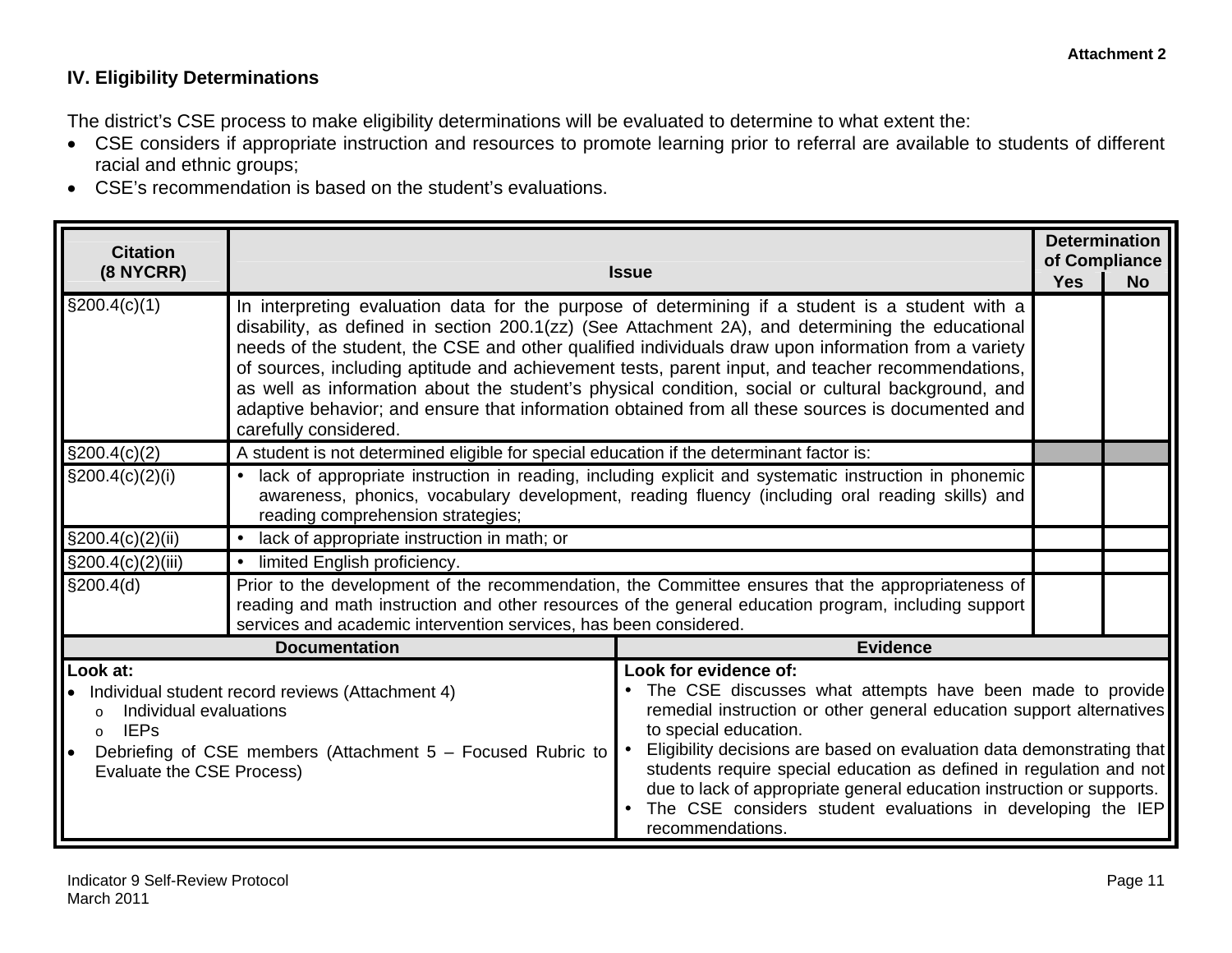**Please note: Individual Student Record Review (Attachment 4) and Focused Rubric to Evaluate the CSE Process (Attachment 5) must be completed to determine compliance/noncompliance for this focus area.**

|                           | <b>Findings</b> |  |  |  |  |  |  |                                                                                         |  |
|---------------------------|-----------------|--|--|--|--|--|--|-----------------------------------------------------------------------------------------|--|
| procedures and practices: |                 |  |  |  |  |  |  | Description of specific details of noncompliance in policy, Corrective Action required: |  |
|                           |                 |  |  |  |  |  |  | Improvement activities recommended:                                                     |  |

The following chart may be used to calculate the percentage of student records with evidence of compliance. Compile the results based on the results of each record reviewed for each citation (Attachment 4). Consider these results along with other required documentation in making a final compliance determination for this focus area.

| <b>Summary of Individual Student Record Review</b> |                                                   |                                                             |                                                      |  |  |  |  |
|----------------------------------------------------|---------------------------------------------------|-------------------------------------------------------------|------------------------------------------------------|--|--|--|--|
| <b>Citation</b>                                    | <b>Total Number of Records</b><br><b>Reviewed</b> | <b>Total Number of Records with a</b><br>finding of Y or NA | <b>Percentage of Records in</b><br><b>Compliance</b> |  |  |  |  |
| \$200.4(c)(1)                                      |                                                   |                                                             |                                                      |  |  |  |  |
| $\S200.4(c)(2)(i)$                                 |                                                   |                                                             |                                                      |  |  |  |  |
| $\$200.4(c)(2)(ii)$                                |                                                   |                                                             |                                                      |  |  |  |  |
| $\S 200.4(c)(2)(iii)$                              |                                                   |                                                             |                                                      |  |  |  |  |
| \$200.4(d)                                         |                                                   |                                                             |                                                      |  |  |  |  |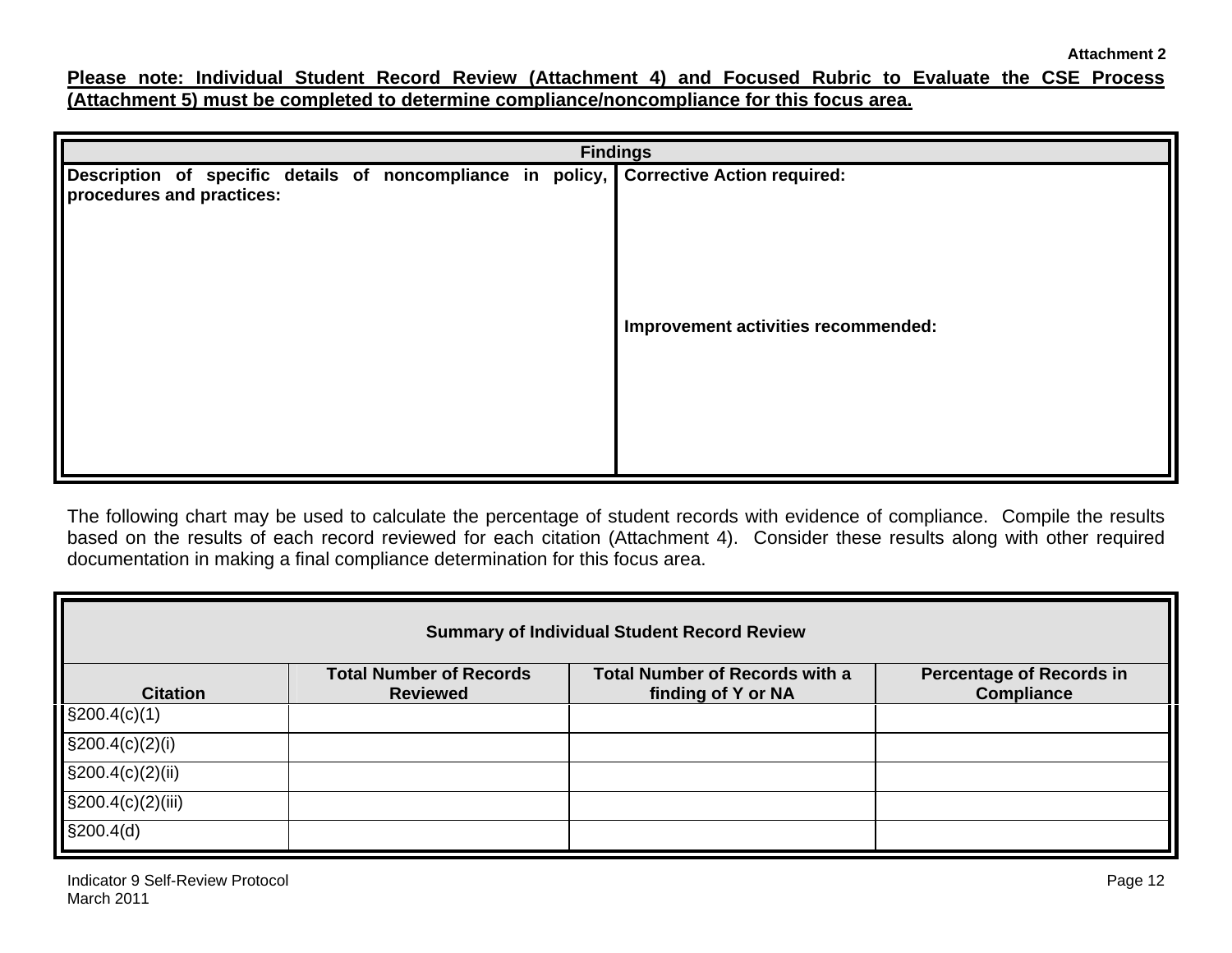# **Regulations of the Commissioner of Education Section 200.1(zz) – Definitions of Disability Classifications**

- (zz) *Student with a disability* means a student with a disability as defined in section 4401(1) of the Education Law, who has not attained the age of 21 prior to September 1st and who is entitled to attend public schools pursuant to section 3202 of the Education Law and who, because of mental, physical or emotional reasons, has been identified as having a disability and who requires special services and programs approved by the department. The terms used in this definition are defined as follows:
	- (1) *Autism* means a developmental disability significantly affecting verbal and nonverbal communication and social interaction, generally evident before age 3, that adversely affects a student's educational performance. Other characteristics often associated with autism are engagement in repetitive activities and stereotyped movements, resistance to environmental change or change in daily routines, and unusual responses to sensory experiences. The term does not apply if a student's educational performance is adversely affected primarily because the student has an emotional disturbance as defined in paragraph (4) of this subdivision. A student who manifests the characteristics of autism after age 3 could be diagnosed as having autism if the criteria in this paragraph are otherwise satisfied.
	- (2) *Deafness* means a hearing impairment that is so severe that the student is impaired in processing linguistic information through hearing, with or without amplification, that adversely affects a student's educational performance.
	- (3) *Deaf-blindness* means concomitant hearing and visual impairments, the combination of which causes such severe communication and other developmental and educational needs that they cannot be accommodated in special education programs solely for students with deafness or students with blindness.
	- (4) *Emotional disturbance* means a condition exhibiting one or more of the following characteristics over a long period of time and to a marked degree that adversely affects a student's educational performance:
		- (i) an inability to learn that cannot be explained by intellectual, sensory, or health factors.
		- (ii) an inability to build or maintain satisfactory interpersonal relationships with peers and teachers;
		- (iii) inappropriate types of behavior or feelings under normal circumstances;
		- (iv) a generally pervasive mood of unhappiness or depression; or
		- (v) a tendency to develop physical symptoms or fears associated with personal or school problems.

The term includes schizophrenia. The term does not apply to students who are socially maladjusted**,** unless it is determined that they have an emotional disturbance.

(5) *Hearing impairment* means an impairment in hearing, whether permanent or fluctuating**,**  that adversely affects the child's educational performance but that is not included under the definition of *deafness* in this section.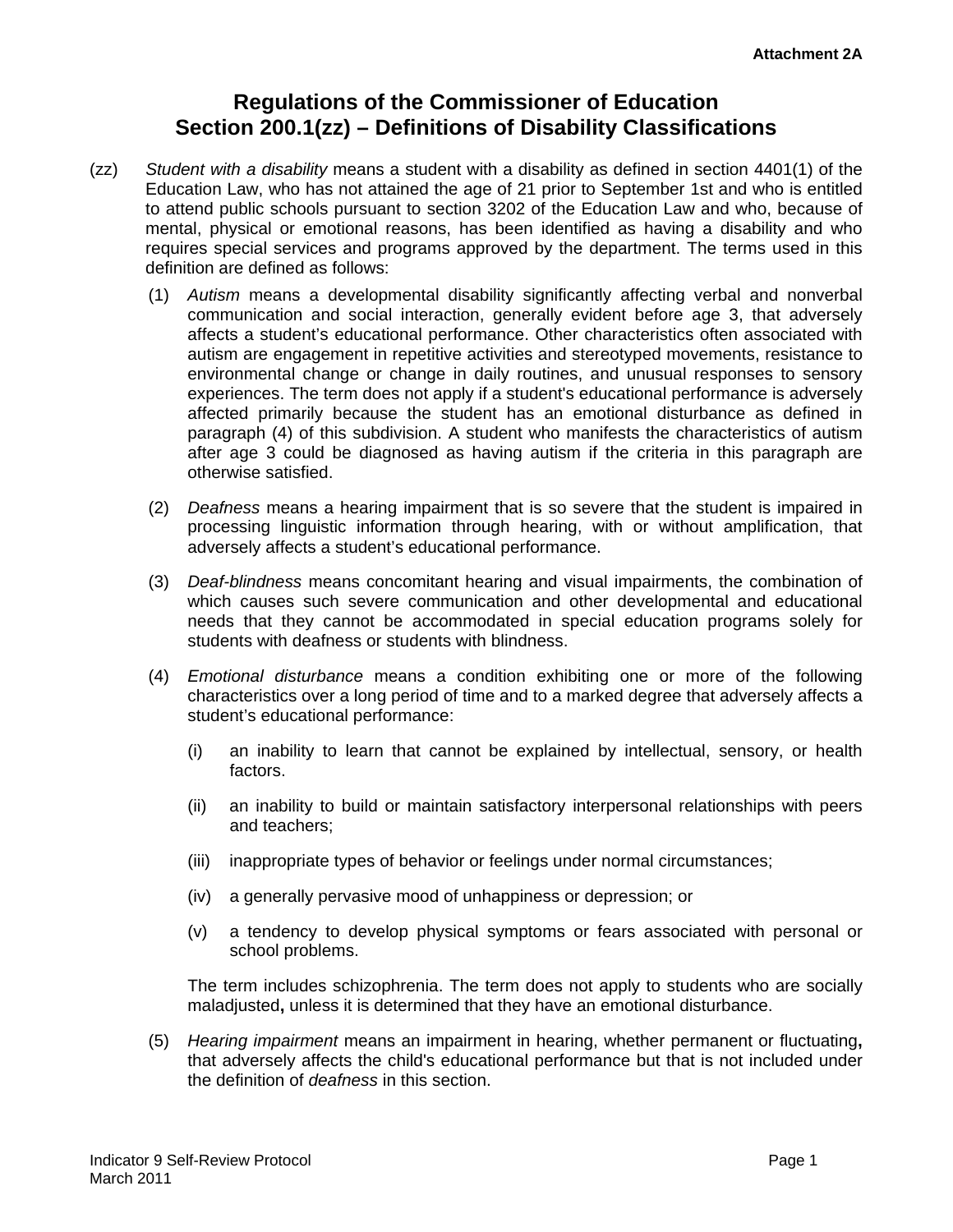- (6) *Learning disability* means a disorder in one or more of the basic psychological processes involved in understanding or in using language, spoken or written, which manifests itself in an imperfect ability to listen, think, speak, read, write, spell, or to do mathematical calculations, as determined in accordance with section 200.4(j) of this Part. The term includes such conditions as perceptual disabilities, brain injury, minimal brain dysfunction, dyslexia and developmental aphasia. The term does not include learning problems that are primarily the result of visual, hearing or motor disabilities, of an intellectual disability, of emotional disturbance, or of environmental, cultural or economic disadvantage.
- (7) *Intellectual disability* means significantly subaverage general intellectual functioning, existing concurrently with deficits in adaptive behavior and manifested during the developmental period, that adversely affects a student's educational performance**.**
- (8) *Multiple disabilities* means concomitant impairments (such as intellectual disabilityblindness, intellectual disability-orthopedic impairment, etc.), the combination of which cause such severe educational needs that they cannot be accommodated in a special education program solely for one of the impairments. The term does not include deafblindness.
- (9) *Orthopedic impairment* means a severe orthopedic impairment that adversely affects a student's educational performance. The term includes impairments caused by congenital anomaly (*e.g.*, clubfoot, absence of some member, etc.), impairments caused by disease (*e.g.*, poliomyelitis, bone tuberculosis, etc.), and impairments from other causes (*e.g.*, cerebral palsy, amputation, and fractures or burns which cause contractures).
- (10) *Other health-impairment* means having limited strength, vitality or alertness**,** including a heightened alertness to environmental stimuli, that results in limited alertness with respect to the educational environment, that is due to chronic or acute health problems, including but not limited to a heart condition, tuberculosis, rheumatic fever, nephritis, asthma, sickle cell anemia, hemophilia, epilepsy, lead poisoning, leukemia, diabetes, attention deficit disorder or attention deficit hyperactivity disorder or Tourette syndrome, which adversely affects a student's educational performance.
- (11) *Speech or language impairment* means a communication disorder, such as stuttering, impaired articulation, a language impairment or a voice impairment, that adversely affects a student's educational performance.
- (12) *Traumatic brain injury* means an acquired injury to the brain caused by an external physical force or by certain medical conditions such as stroke, encephalitis, aneurysm, anoxia or brain tumors with resulting impairments that adversely affect educational performance. The term includes open or closed head injuries or brain injuries from certain medical conditions resulting in mild, moderate or severe impairments in one or more areas, including cognition, language, memory, attention, reasoning, abstract thinking, judgment, problem solving, sensory, perceptual and motor abilities, psychosocial behavior, physical functions, information processing, and speech. The term does not include injuries that are congenital or caused by birth trauma.
- (13) *Visual impairment including blindness* means an impairment in vision that, even with correction, adversely affects a student's educational performance. The term includes both partial sight and blindness.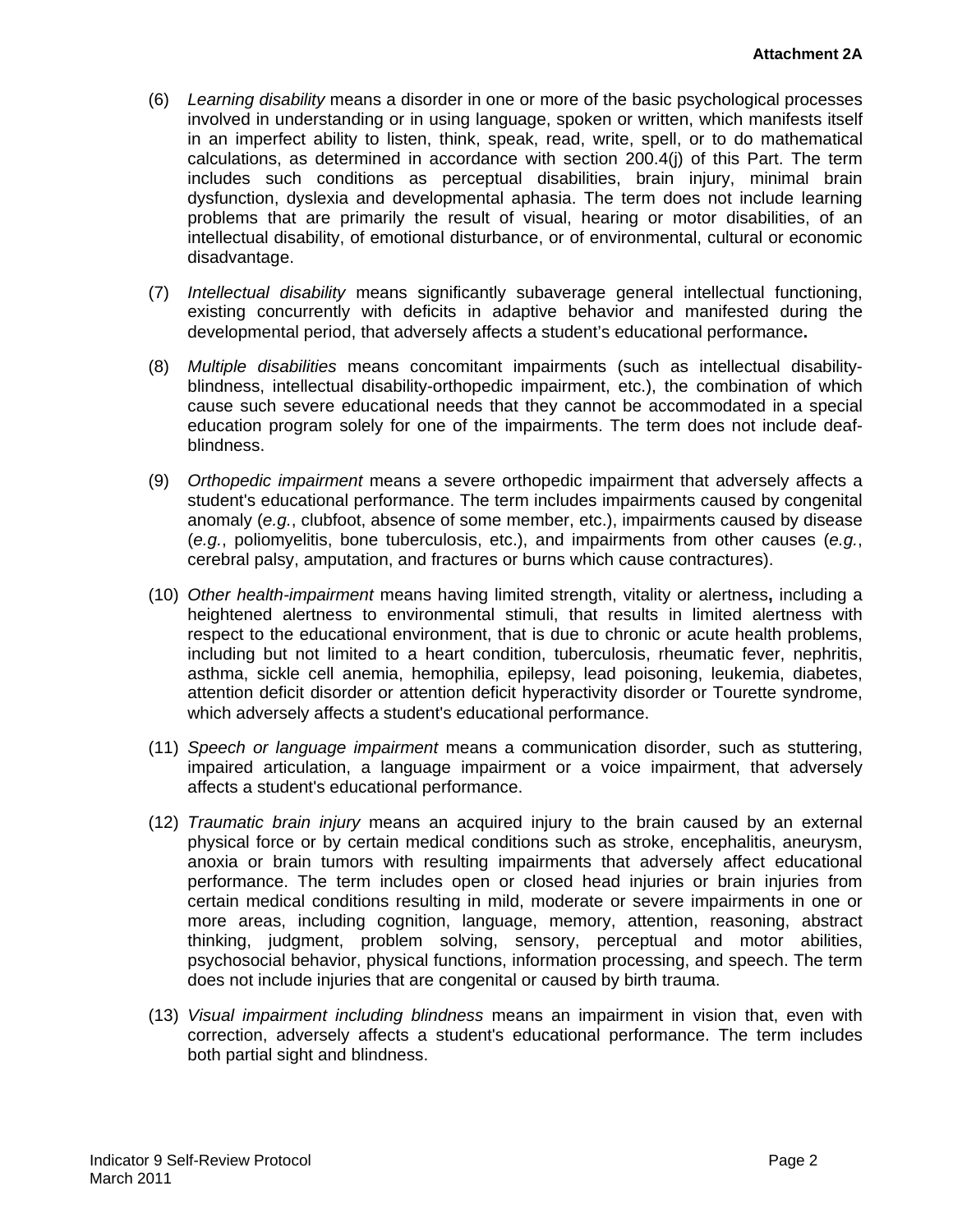#### **Attachment 3**

# **Data Analysis of Students Referred to the Committee on Special Education (CSE) (Pre-referral Interventions)**

| <b>District:</b>               | <b>School Year:</b>    |
|--------------------------------|------------------------|
|                                |                        |
| <b>Person Completing Form:</b> | <b>Date Completed:</b> |

**Purpose:** Pre-referral interventions, when implemented in a consistent manner school-wide, have shown to reduce the number of students who may need special education and related services in order to progress within the general education curriculum. This chart is intended to assist the district in determining if students across all racial and ethnic groups exhibiting academic or behavioral needs have equal access to pre-referral interventions or if the district's practices may be contributing to over-identification of students by race and ethnicity.

The information gathered and analyzed will assist the district team to determine compliance of the items identified in the focus area I. School-wide Approaches and Pre-referral Intervention.

#### **Directions:**

- 1. Review student record information to complete the form.
- 2. Analyze results to identify if pre-referral interventions are provided equitably by type, degree and frequency across all racial/ethnic groups, document the findings below and transfer the compliance findings to Attachment 2.

|                             | <b>Summary of Findings</b>                                                                                                                                                                                                                                                                                                           |                  |  |  |  |  |
|-----------------------------|--------------------------------------------------------------------------------------------------------------------------------------------------------------------------------------------------------------------------------------------------------------------------------------------------------------------------------------|------------------|--|--|--|--|
| <b>Citation</b><br>(8NYCRR) | <b>Issue</b>                                                                                                                                                                                                                                                                                                                         |                  |  |  |  |  |
| $\S200.2(b)(7)$             | Each Board of Education adopts written policy that establishes administrative practices and procedures<br>for implementing school-wide approaches, which may include a response to intervention process, and<br>pre-referral interventions in order to remediate a student's performance prior to referral for special<br>education. |                  |  |  |  |  |
|                             | <b>What to Look For</b>                                                                                                                                                                                                                                                                                                              | <b>Finding</b>   |  |  |  |  |
| racial/ethnic groups.       | Patterns of data show pre-referral interventions are provided equitably by type, degree and frequency across all                                                                                                                                                                                                                     | Yes<br><b>No</b> |  |  |  |  |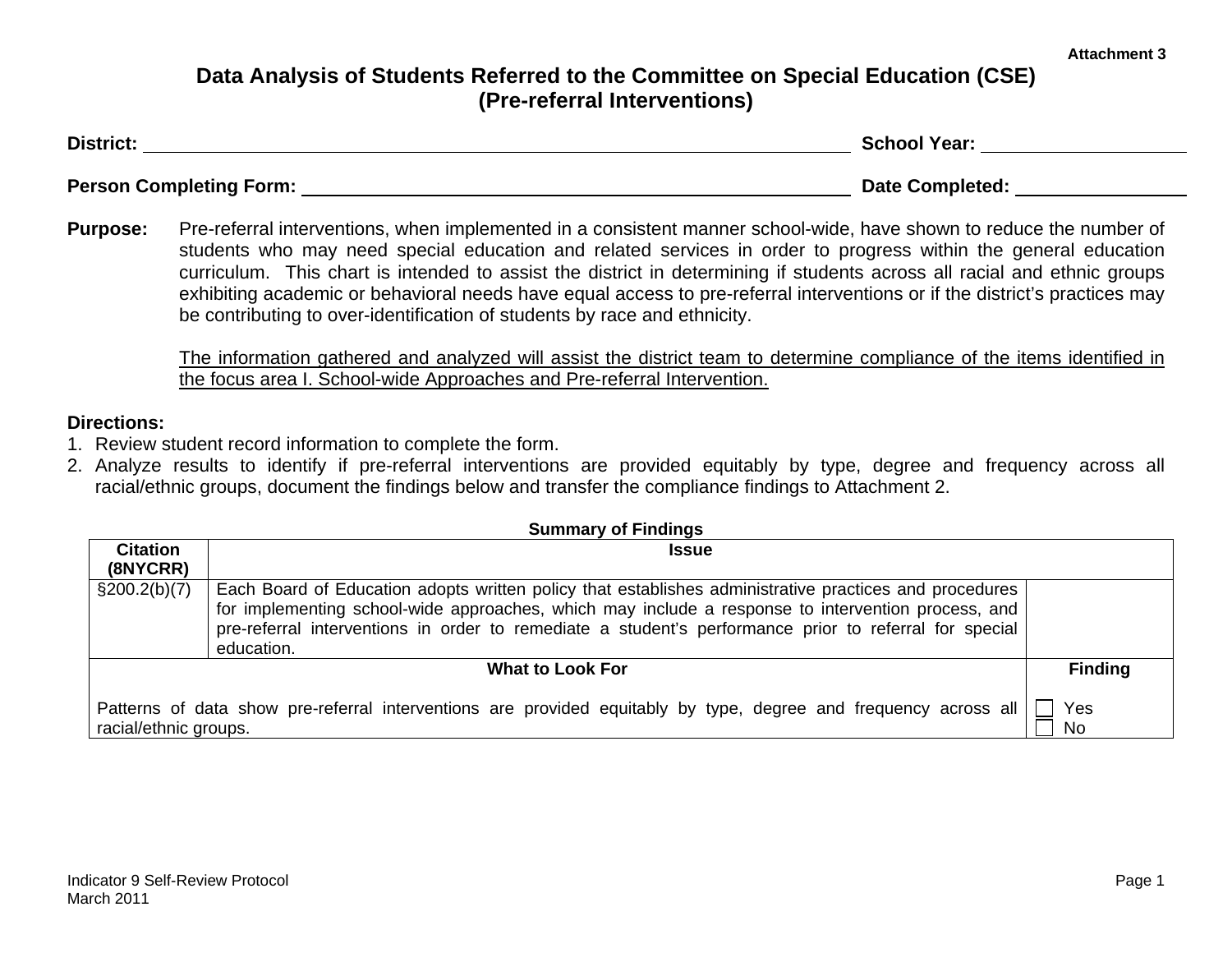#### **Attachment 3**

| <b>Student</b> | <b>Building</b> | Grade | Racial/Ethnic Group | Name and Title of<br><b>Person Making</b><br><b>Referral</b> | Type(s) and Name(s)<br>of Pre-referral<br><b>Interventions (AIS,</b><br><b>Counseling, Tutoring,</b><br><b>Behavioral</b><br>Management,<br>Instructional<br><b>Modification, Other)</b><br>or Rationale for Direct<br><b>Referral to CSE</b> | Duration (Number of Weeks) | Frequency (Number of times<br>per week) | Academic, Both,<br>Reason for CSE Referral<br>(Behavior, Academic, Bo<br>Other) | Found Eligible by CSE (Y/N) |
|----------------|-----------------|-------|---------------------|--------------------------------------------------------------|-----------------------------------------------------------------------------------------------------------------------------------------------------------------------------------------------------------------------------------------------|----------------------------|-----------------------------------------|---------------------------------------------------------------------------------|-----------------------------|
|                |                 |       |                     |                                                              |                                                                                                                                                                                                                                               |                            |                                         |                                                                                 |                             |
|                |                 |       |                     |                                                              |                                                                                                                                                                                                                                               |                            |                                         |                                                                                 |                             |
|                |                 |       |                     |                                                              |                                                                                                                                                                                                                                               |                            |                                         |                                                                                 |                             |
|                |                 |       |                     |                                                              |                                                                                                                                                                                                                                               |                            |                                         |                                                                                 |                             |
|                |                 |       |                     |                                                              |                                                                                                                                                                                                                                               |                            |                                         |                                                                                 |                             |
|                |                 |       |                     |                                                              |                                                                                                                                                                                                                                               |                            |                                         |                                                                                 |                             |
|                |                 |       |                     |                                                              |                                                                                                                                                                                                                                               |                            |                                         |                                                                                 |                             |

Developed by the Office for Civil Rights, modified with permission. Revised sections include: modified title and terminology and deletion of data on preschool and free or reduced price lunch.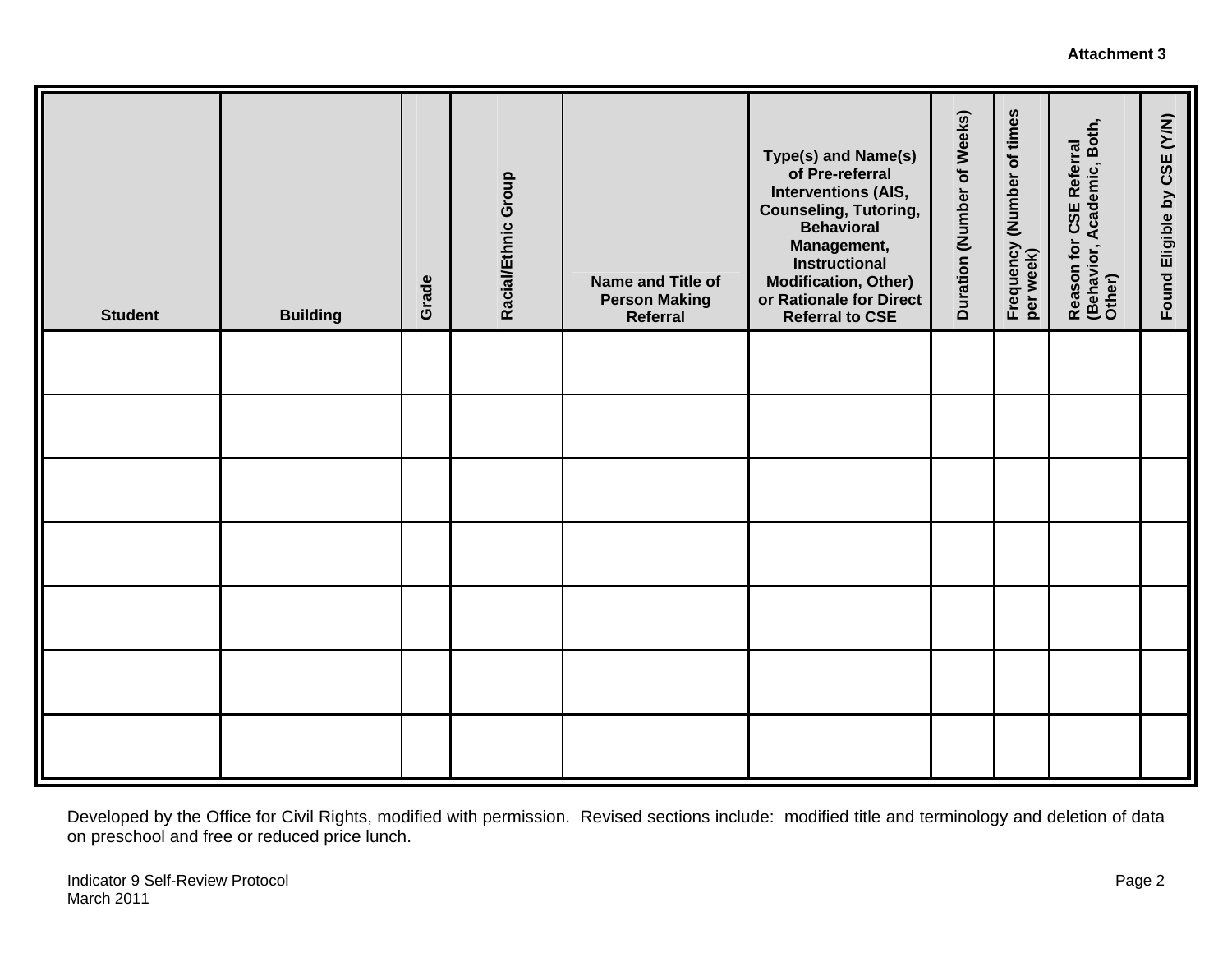# **Individual Student Record Review Form**

#### **Directions:**

**This form is designed to assist the team in compiling documentation of compliance findings based on reviews of individual student records. It must be kept on file by the school district and is not submitted to the State Education Department (SED) unless requested.** 

#### **A separate form must be used for each student record reviewed.**

Each compliance issue must have a notation for each student record reviewed.

- Put "Y" (yes) in the column if the student's record review shows evidence that the requirement has been met for this student.
- Put "N" (no) in the column if the student's record review lacks evidence that this requirement has been met.
- Put "NA" (not applicable) in the column if the item is not applicable to this student. An item should be noted as NA if it clearly does not pertain to the individual student.

#### *For example:*

 Documentation for the individual evaluation procedure that "materials and procedures used to assess a student with limited English proficiency are selected and administered to ensure they measure the extent to which the student has a disability and needs special education, rather than measure the student's English language skills" (§200.4(b)(6)(xvi)) would be "NA" if the student does not fit into the category of limited English proficient.

• In the "Source of Data/Comments" column, indicate the specific record information used to make a determination. Provide comments such as "the evaluation should have been in the native language, other than English, but was not."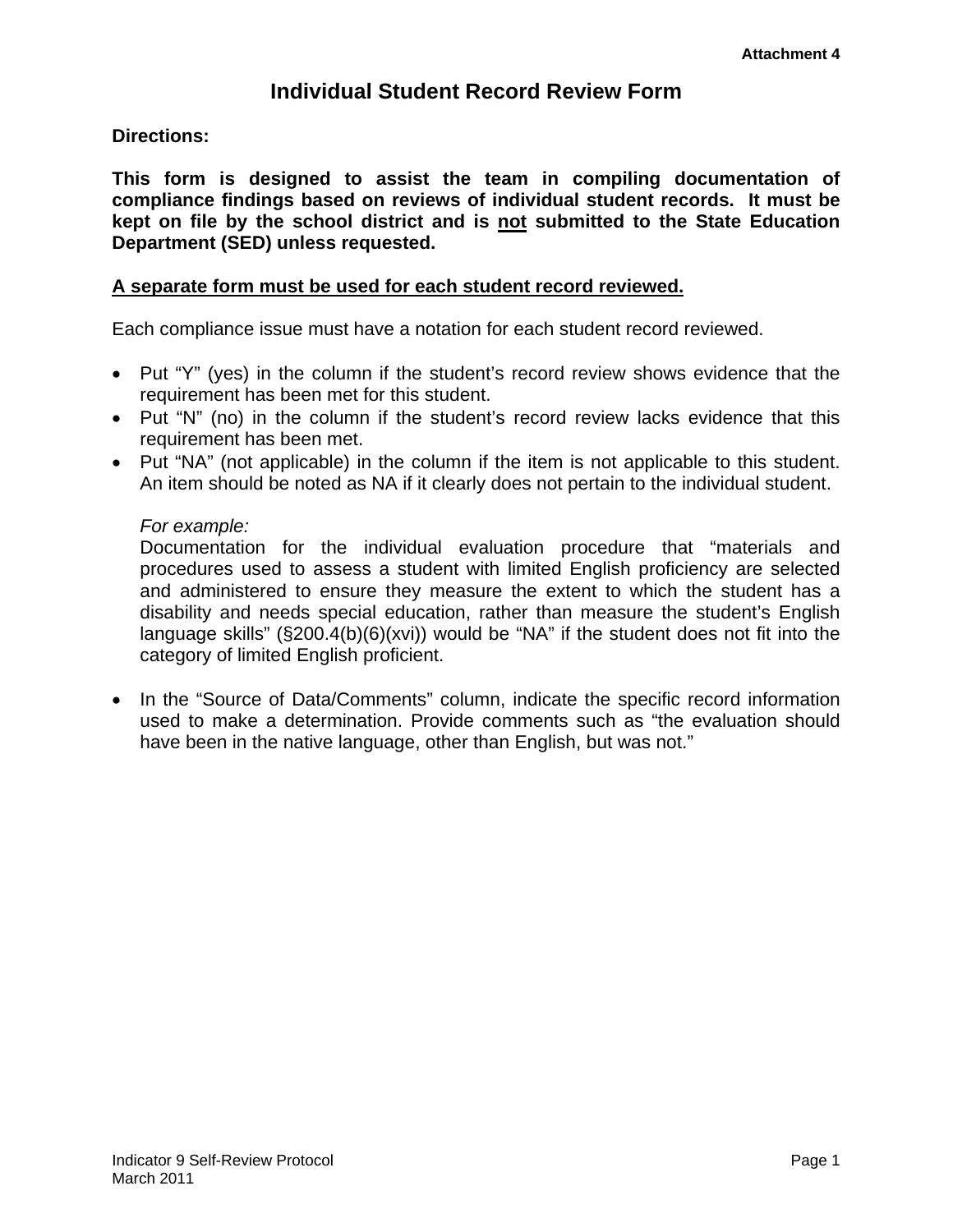| School District:        | Building:              |
|-------------------------|------------------------|
| Person Completing Form: | Date of Record Review: |
| <b>Student Name/ID:</b> | DOB:                   |
| School:                 | Race/Ethnicity:        |
| Grade/Program:          | Disability:            |

#### **Referral of Students to the Committee on Special Education (CSE)**

| <b>Citation</b><br>(8 NYCRR) |                                                                                                                                                                                                                                                                                                        | Y<br>N/<br><b>NA</b> | Source of<br><b>Data/Comments</b> |
|------------------------------|--------------------------------------------------------------------------------------------------------------------------------------------------------------------------------------------------------------------------------------------------------------------------------------------------------|----------------------|-----------------------------------|
| $\S200.4(a)(2)(iii)$         | A written request for a referral submitted by persons<br>other than the student or a judicial officer:                                                                                                                                                                                                 |                      |                                   |
| \$200.4(a)(2)(iii)(a)        | states the reasons for the referral and includes any<br>test results, records or reports upon which the<br>referral is based that may be in the possession of the<br>person submitting the referral.                                                                                                   |                      |                                   |
| $\S200.4(a)(2)(iii)(b)$      | describes in writing intervention services, programs<br>or instructional methodologies used to remediate the<br>student's performance prior to referral, including any<br>supplementary aids or support services provided for<br>this purpose, or state the reasons why no such<br>attempts were made. |                      |                                   |
| $\S200.4(a)(9)$              | The building administrator, upon receipt of a referral,<br>may request a meeting with the parent and the student,<br>if appropriate, to determine whether the student would<br>benefit from additional general education support<br>services as an alternative to special education.                   |                      |                                   |

#### **Individual Evaluation**

| <b>Citation</b><br>$(8$ NYCRR) |                                                                                                                                                                                                                                                                                                                            | Y/<br>N/<br><b>NA</b> | Source of<br><b>Data/Comments</b> |
|--------------------------------|----------------------------------------------------------------------------------------------------------------------------------------------------------------------------------------------------------------------------------------------------------------------------------------------------------------------------|-----------------------|-----------------------------------|
| $\S200.4(b)(6)(i)$             | Assessments and other evaluation materials used to<br>assess a student under this section:                                                                                                                                                                                                                                 |                       |                                   |
| $\frac{200.4(b)(6)(i)}{a}$     | are provided and administered in the student's native<br>language or other mode of communication and in the<br>form most likely to yield accurate information on what<br>the student knows and can do academically,<br>developmentally and functionally, unless it is clearly<br>not feasible to so provide or administer; |                       |                                   |
| $\frac{200.4(b)(6)(i)(c)}{2}$  | are administered by trained and knowledgeable<br>personnel in accordance with the instruction provided<br>by those who developed such assessments; and                                                                                                                                                                     |                       |                                   |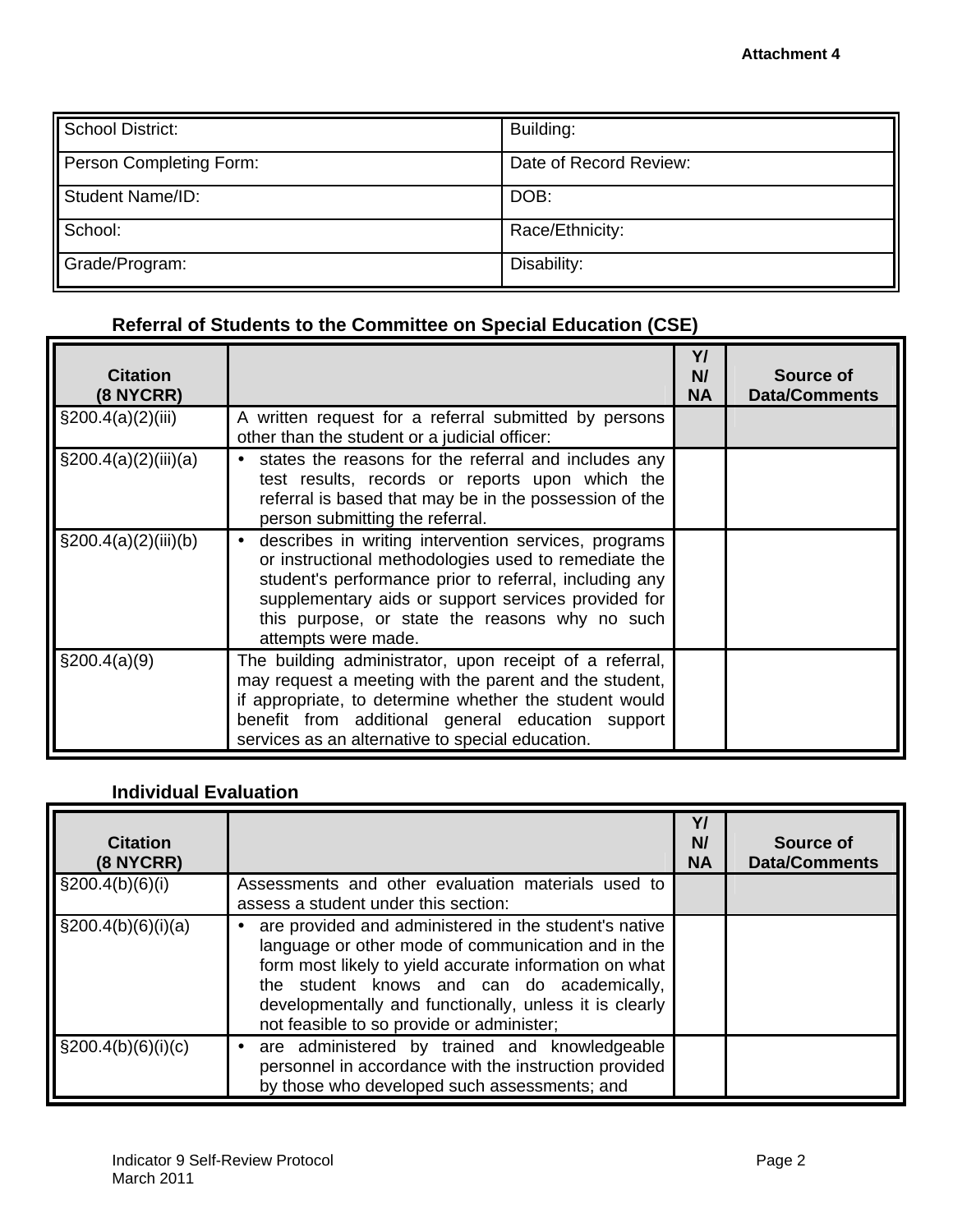| <b>Citation</b><br>$(8$ NYCRR) |                                                                                                                                                                                                                                                                                                            | Y<br>N/<br><b>NA</b> | Source of<br><b>Data/Comments</b> |
|--------------------------------|------------------------------------------------------------------------------------------------------------------------------------------------------------------------------------------------------------------------------------------------------------------------------------------------------------|----------------------|-----------------------------------|
| $\S200.4(b)(6)(i)(d)$          | are selected and administered so as not to be<br>discriminatory on a racial or cultural basis.                                                                                                                                                                                                             |                      |                                   |
| $\S 200.4(b)(6)(vii)$          | The student is assessed in all areas related to the<br>suspected disability, including, where appropriate,<br>health, vision, hearing, social and emotional status,<br>general intelligence, academic performance, vocational<br>skills, communicative status and motor abilities.                         |                      |                                   |
| $\S 200.4(b)(6)(xvi)$          | Materials and procedures used to assess a student with<br>English proficiency are selected<br>limited<br>and<br>administered to ensure that they measure the extent to<br>which the student has a disability and needs special<br>education, rather than measure the student's English<br>language skills. |                      |                                   |

### **Eligibility Determinations**

| <b>Citation</b><br>(8 NYCRR) |                                                                                                                                                                                                                                                                                                                                                                                                                                                                                                                                                                                                                                                                                   | Y/<br>N/<br><b>NA</b> | Source of<br><b>Data/Comments</b> |
|------------------------------|-----------------------------------------------------------------------------------------------------------------------------------------------------------------------------------------------------------------------------------------------------------------------------------------------------------------------------------------------------------------------------------------------------------------------------------------------------------------------------------------------------------------------------------------------------------------------------------------------------------------------------------------------------------------------------------|-----------------------|-----------------------------------|
| $\S200.4(c)(1)$              | In interpreting evaluation data for the purpose of<br>determining if a student is a student with a disability,<br>as defined in section 200.1(zz) of the Regulations<br>(See Attachment 2A), and determining the educational<br>needs of the student, the CSE and other qualified<br>individuals draw upon information from a variety of<br>sources, including aptitude and achievement tests,<br>parent input, and teacher recommendations, as well<br>as information about the student's physical condition,<br>social or cultural background, and adaptive behavior;<br>and ensure that information obtained from all these<br>sources is documented and carefully considered. |                       |                                   |
| \$200.4(c)(2)                | A student shall not determined eligible for special<br>education if the determinant factor is:                                                                                                                                                                                                                                                                                                                                                                                                                                                                                                                                                                                    |                       |                                   |
| $\S200.4(c)(2)(i)$           | lack of appropriate instruction in reading, including<br>explicit and systematic instruction in phonemic<br>awareness, phonics, vocabulary development,<br>reading fluency (including oral reading skills) and<br>reading comprehension strategies;                                                                                                                                                                                                                                                                                                                                                                                                                               |                       |                                   |
| $\S200.4(c)(2)(ii)$          | lack of appropriate instruction in math; or<br>$\bullet$                                                                                                                                                                                                                                                                                                                                                                                                                                                                                                                                                                                                                          |                       |                                   |
| $\S200.4(c)(2)(iii)$         | limited English proficiency.<br>$\bullet$                                                                                                                                                                                                                                                                                                                                                                                                                                                                                                                                                                                                                                         |                       |                                   |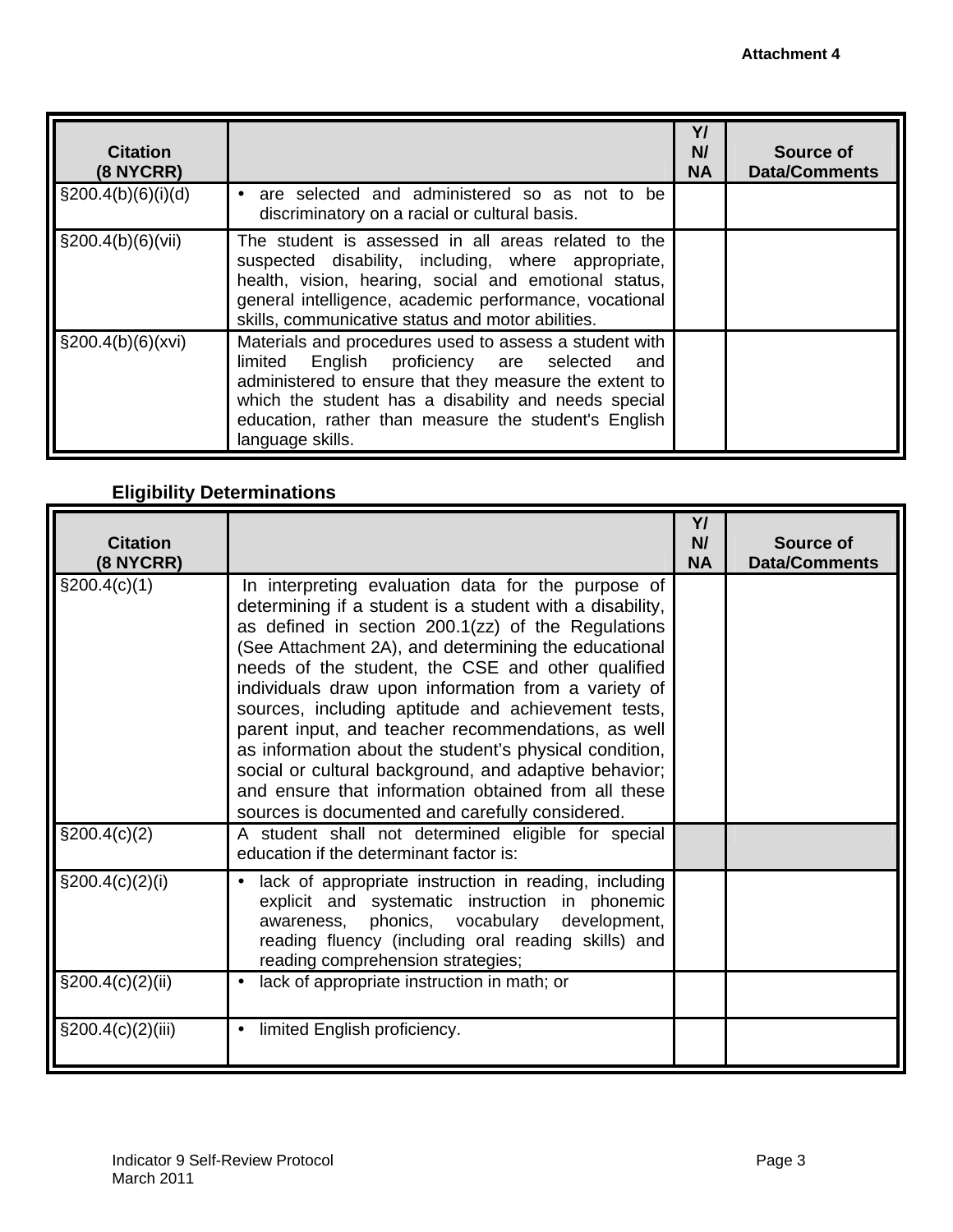| <b>Citation</b> |                                                                                                                                                                                                                                                                                                 | N/        | Source of            |
|-----------------|-------------------------------------------------------------------------------------------------------------------------------------------------------------------------------------------------------------------------------------------------------------------------------------------------|-----------|----------------------|
| (8 NYCRR)       |                                                                                                                                                                                                                                                                                                 | <b>NA</b> | <b>Data/Comments</b> |
| \$200.4(d)      | Prior to the development of the recommendation, the<br>Committee shall ensure that the appropriateness of<br>reading and math instruction and other resources of the<br>general education program, including support services<br>and academic intervention services, has<br>been<br>considered. |           |                      |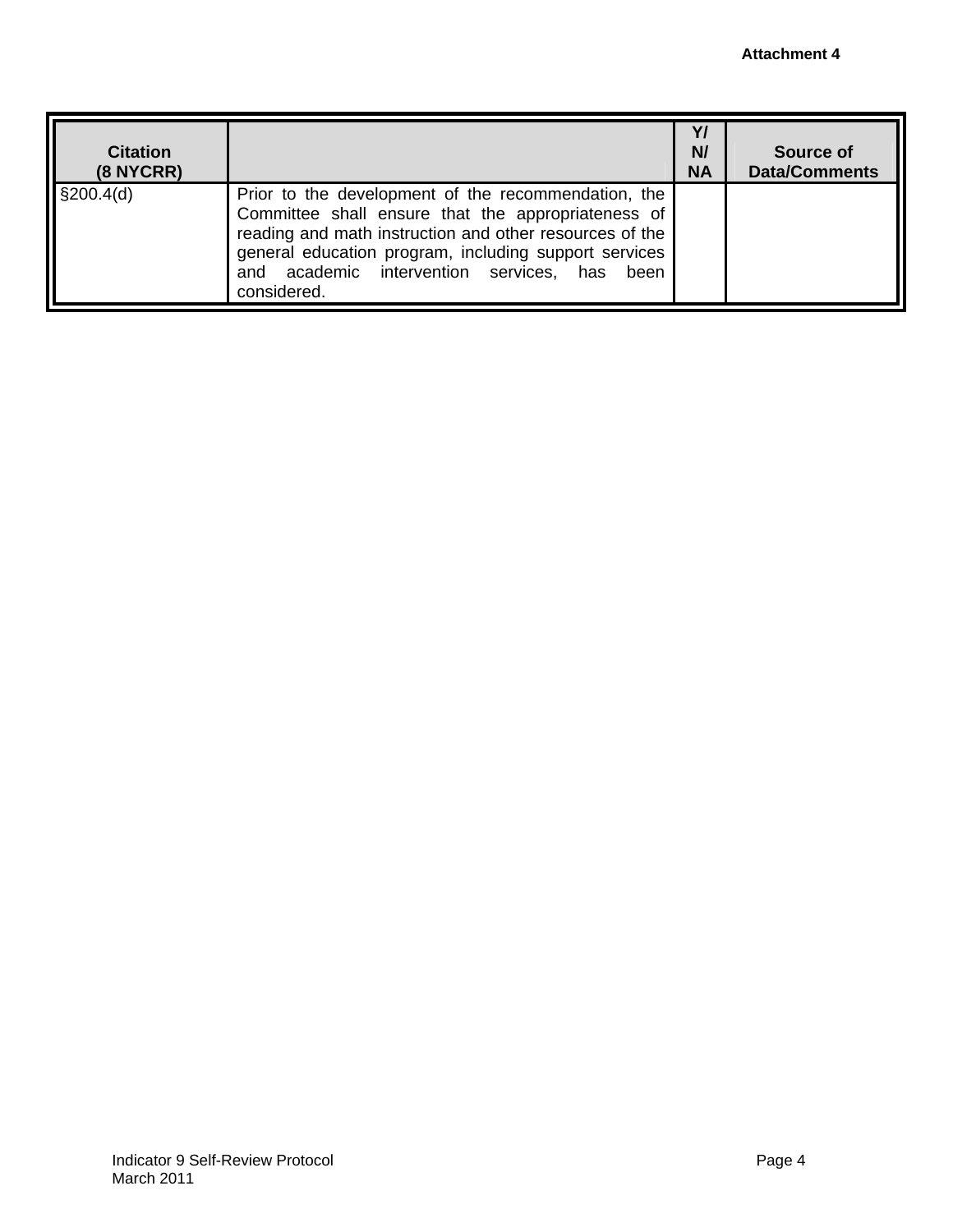### **Focused Rubric to Evaluate the Committee on Special Education (CSE) Process**

This rubric is designed to be used as a tool by the district to assess how the district's CSE process may affect disproportionate representation of students of the identified racial and ethnic groups in special education. The rubric lists five key regulatory requirements affecting eligibility determinations. This rubric focuses on the district team's attention to aspects of the CSE decision-making process that may affect the over representation of students when inappropriately or inadequately applied during the identification of students as students with disabilities.

The five key aspects of the CSE process include:

- 1. For the purpose of determining if a student is a student with a disability and determining the educational needs of the student, the CSE and other qualified individuals draw upon information from a variety of sources and ensure that information obtained from all these sources is documented and carefully considered. [§200.4(c)(1)]
- 2. A student is not determined eligible for special education if the determinant factor is lack of appropriate instruction in reading, including explicit and systematic instruction in phonemic awareness, phonics, vocabulary development, reading fluency (including oral reading skills) and reading comprehension strategies. [§200.4(c)(2)(i)]
- 3. A student is not determined eligible for special education if the determinant factor is lack of appropriate instruction in math.  $[\$200.4(c)(2)(ii)]$
- 4. A student is not determined eligible for special education if the determinant factor is limited English proficiency. [200.4(c)(2)(iii)]
- 5. Prior to the development of the recommendation, the Committee ensures that the appropriateness of the resources of the general education program, including educationally related support services and academic intervention services, has been considered. [§200.4(d)]

#### Directions on how to use the Rubric

 The rubric should be used as a debriefing form. The district team should identify the number of CSE meetings to evaluate and meet with CSE members outside of a CSE meeting to ask them to respond to each item and to rate to what extent the CSE addressed each area. **All instances of "minimally addressed or no evidence" for each regulatory citation must be documented on the Self-Review Monitoring Protocol (Attachment 2) and the report to the State Education Department (SED) (Attachment 7) as** *noncompliance***.** 

 This activity will be addressed by the CSE members as a group, not as individuals. Consensus should be the goal, but if the CSE is not able to achieve consensus, that should be noted and the minority opinion should also be considered by the review team.

Indicator 9 Self-Review Protocol Page 1 March 2011 In addition to identifying compliance issues, this process should allow the district to make an overall quality assessment of each of the key areas that relate to eligibility determinations and will assist the team to identify improvement activities.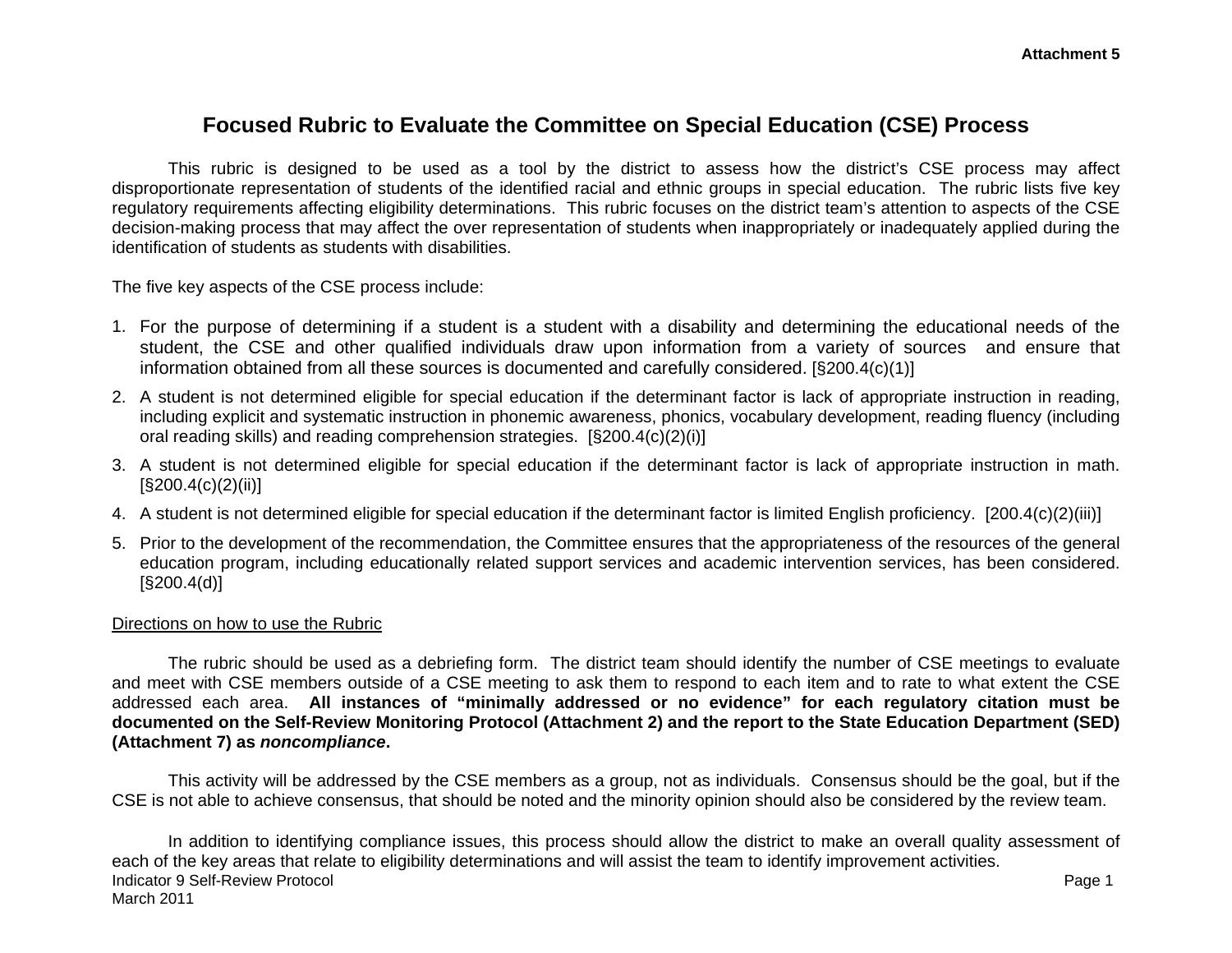# **Focused Rubric to Evaluate the Committee on Special Education (CSE) Process**

| Name of District:             | <b>CSE</b> | Subcommittee | Location:                    |       |
|-------------------------------|------------|--------------|------------------------------|-------|
| Observers:                    |            |              | Date of Observation          |       |
| Type of Meeting:              | Initial    | Annual       | Reevaluation                 | Other |
| Student's Preferred Language: |            |              | Parent's Preferred Language: |       |

| <b>Citation</b><br>$(8$ NYCRR) |                                                                                                                                                                                                                                                                                                                                                                                                                                                                                                                                                                                                                                                                                | Not<br>pplicable | Foc<br>Strong | enerally<br>Address |  |
|--------------------------------|--------------------------------------------------------------------------------------------------------------------------------------------------------------------------------------------------------------------------------------------------------------------------------------------------------------------------------------------------------------------------------------------------------------------------------------------------------------------------------------------------------------------------------------------------------------------------------------------------------------------------------------------------------------------------------|------------------|---------------|---------------------|--|
| $\S200.4(c)(1)$                | 1. In interpreting evaluation data for the purpose of determining if a<br>student is a student with a disability, as defined in section 200.1(zz) of<br>the Regulations (See Attachment 2A), and determining the educational<br>needs of the student, the CSE and other qualified individuals draw<br>upon information from a variety of sources, including aptitude and<br>achievement tests, parent input, and teacher recommendations, as<br>well as information about the student's physical condition, social or<br>cultural background, and adaptive behavior; and ensure that<br>information obtained from all these sources is documented and<br>carefully considered. |                  |               |                     |  |
| $\S200.4(c)(2)(i)$             | 2. A student is not be determined eligible for special education if the<br>determinant factor is lack of appropriate instruction in reading, including<br>explicit and systematic instruction in phonemic awareness, phonics,<br>vocabulary development, reading fluency (including oral reading skills)<br>and reading comprehension strategies.                                                                                                                                                                                                                                                                                                                              |                  |               |                     |  |
| $\S200.4(c)(2)(ii)$            | 3. A student is not determined eligible for special education if the<br>determinant factor is lack of instruction in math.                                                                                                                                                                                                                                                                                                                                                                                                                                                                                                                                                     |                  |               |                     |  |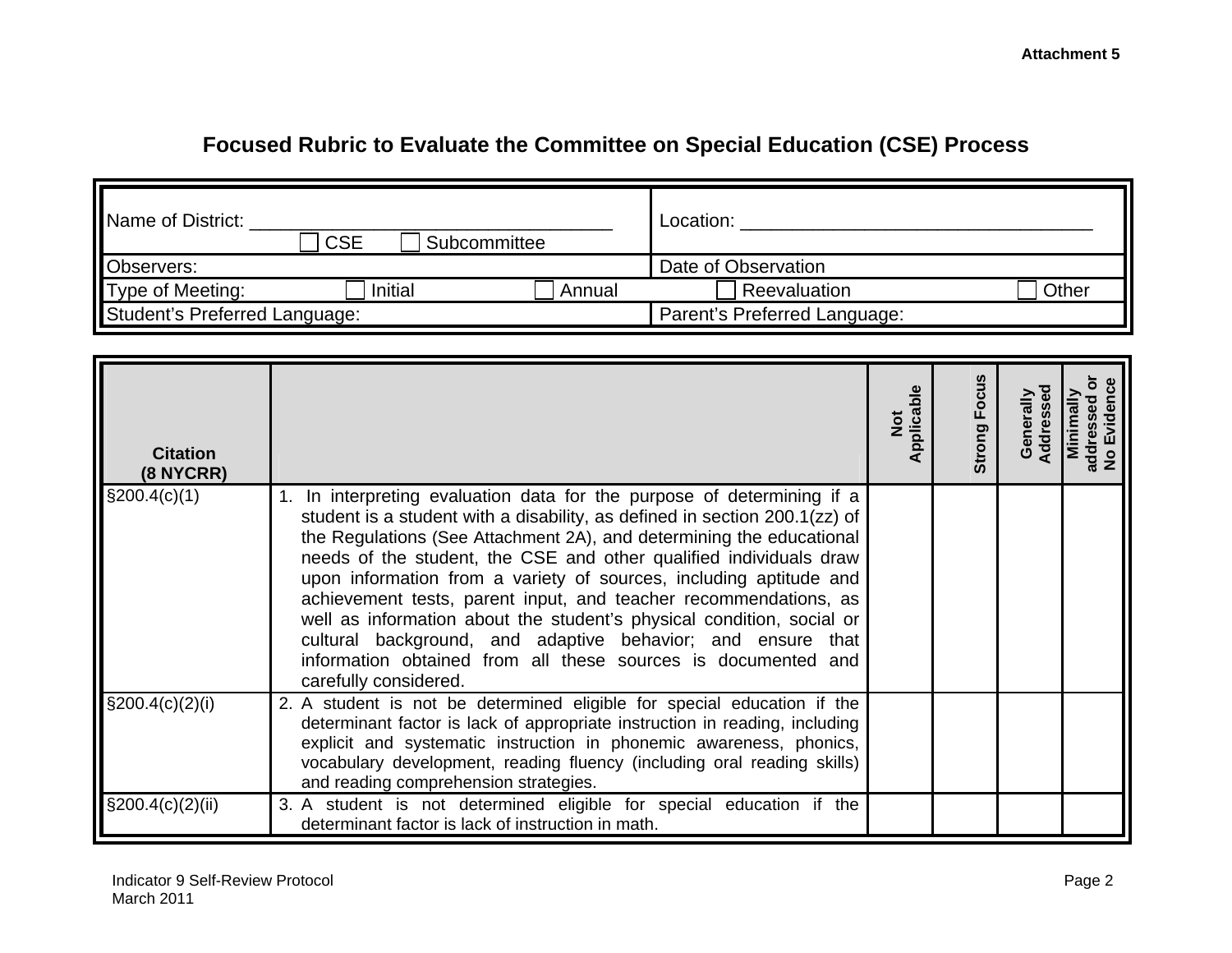| \$200.4(c)(2)(iii) | 4. A student is not determined eligible for special education if the<br>determinant factor is limited English proficiency.                                                                                                                                              |  |  |
|--------------------|-------------------------------------------------------------------------------------------------------------------------------------------------------------------------------------------------------------------------------------------------------------------------|--|--|
| \$200.4(d)         | 5. Prior to the development of the recommendation, the Committee ensures<br>that the appropriateness of the resources of the general education<br>program, including educationally related support services and academic<br>intervention services, has been considered. |  |  |
|                    | Indicate what took place at the meeting and which of the five areas need improvement:                                                                                                                                                                                   |  |  |
|                    |                                                                                                                                                                                                                                                                         |  |  |
|                    |                                                                                                                                                                                                                                                                         |  |  |
|                    |                                                                                                                                                                                                                                                                         |  |  |
|                    |                                                                                                                                                                                                                                                                         |  |  |
|                    |                                                                                                                                                                                                                                                                         |  |  |
|                    |                                                                                                                                                                                                                                                                         |  |  |
|                    |                                                                                                                                                                                                                                                                         |  |  |
|                    |                                                                                                                                                                                                                                                                         |  |  |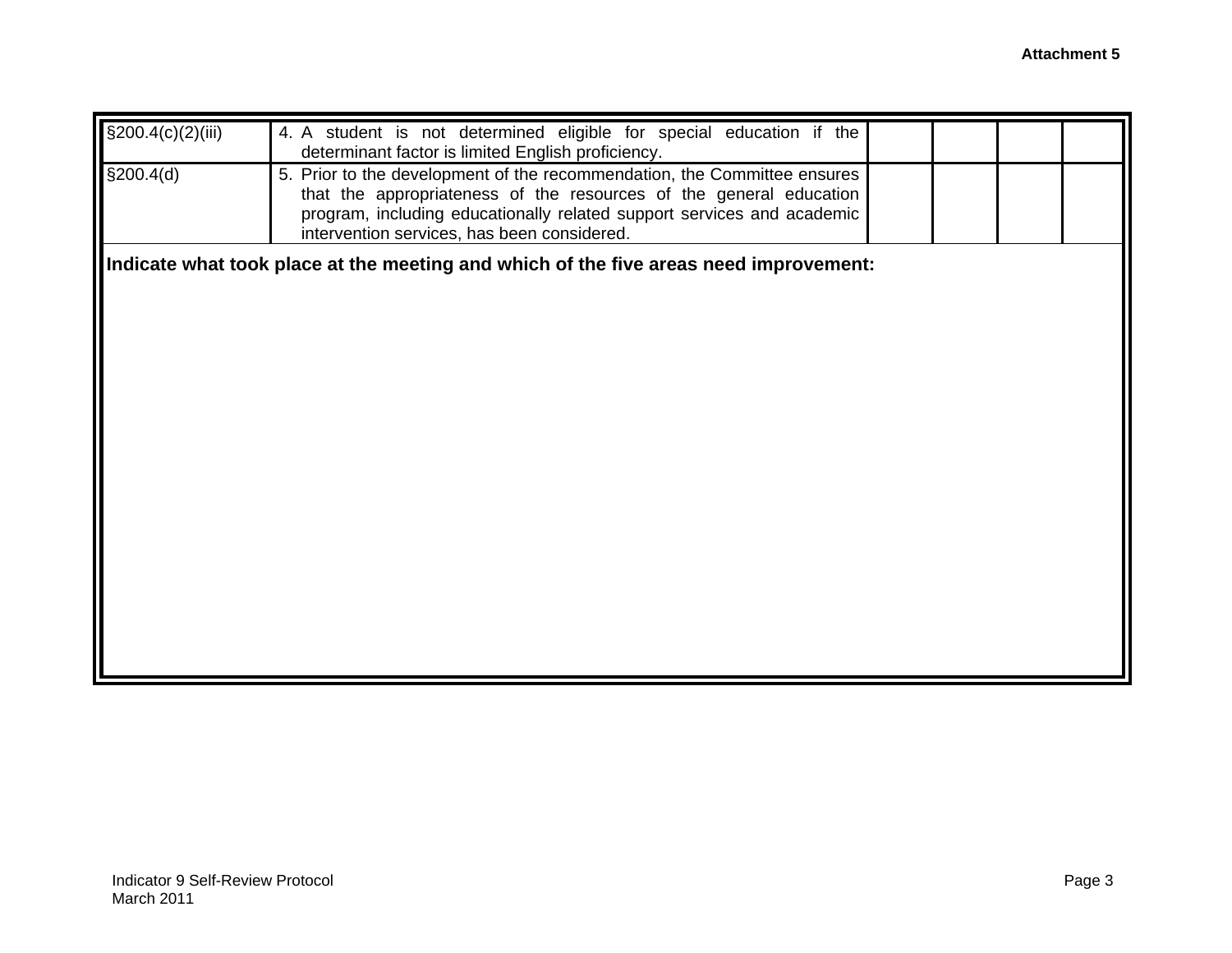# **Staff Interviews to Identify Improvement Activities**

 The district will conduct interviews with administrators, general education teachers and evaluators of students with disabilities. How the interviews are conducted will be at the discretion of the district. For example, the:

- self-review team leader may choose to conduct all interviews; or
- self-review team members may also be involved in the interview process;
- interviews may be conducted individually or in small groups; or
- interviews may be conducted in various formats, including discussions at staff meetings;
- interview questions could be converted into a survey for a broader distribution; or
- team may develop additional interview questions.

 The self-review team will determine who must be interviewed, but it is recommended that at least a representative sample of instructional staff and administrators from across the district be interviewed.

 The information collected should be recorded and analyzed to provide information regarding the quality of the district's pre-referral, referral and evaluation procedures as they relate to disproportionality of students with disabilities in special education. This information will assist the district in determining improvement strategies to address areas of noncompliance with State and federal laws and regulations identified through the self-review process.

 The interview questions provide information to identify improvement activities for the following focus areas of the self-review protocol (Attachment 2):

- I. School-wide Approaches to Pre-referral Interventions
- II. Referral of Students to the CSE
- III. Individual Evaluations of Students with Disabilities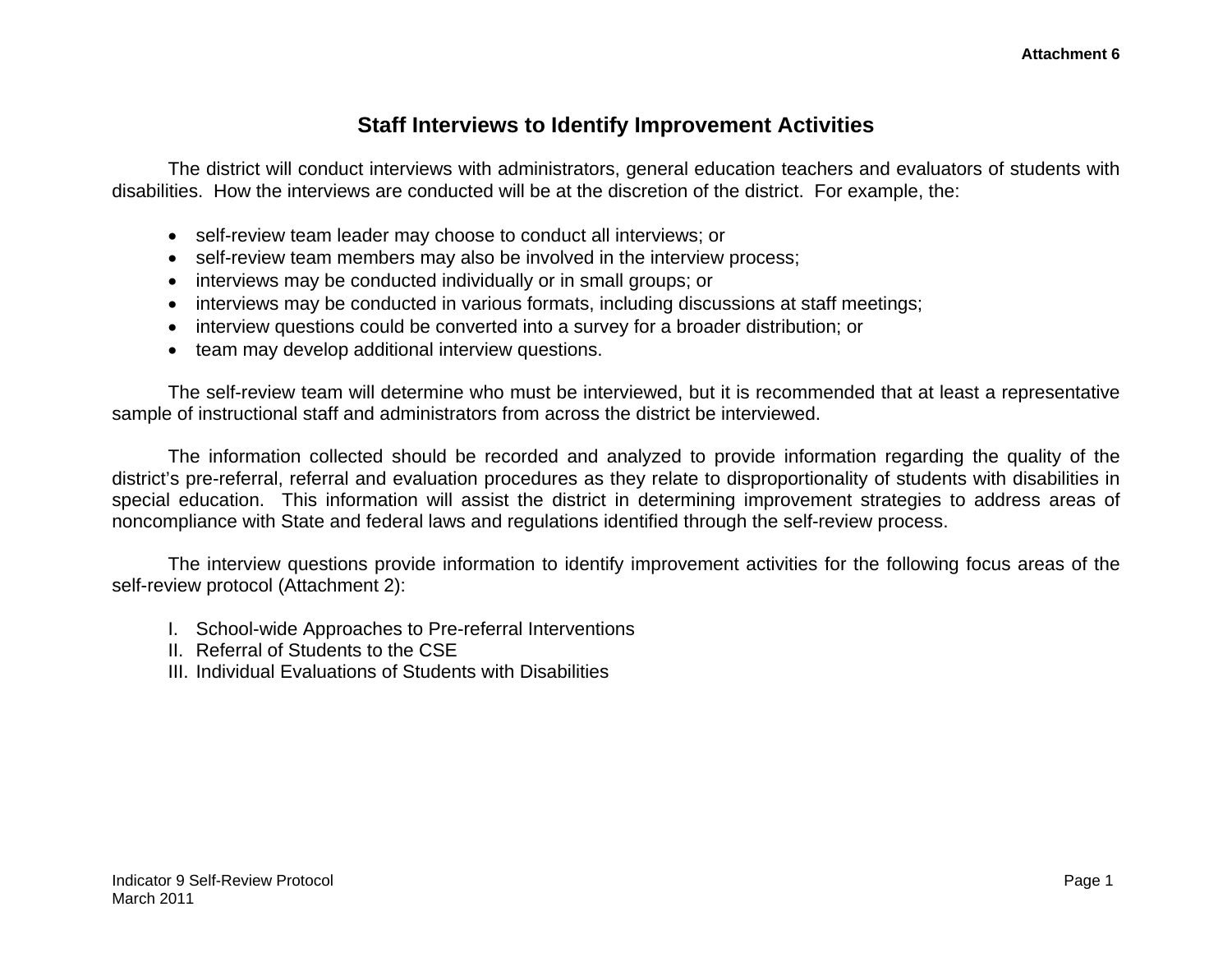|                                 | <b>Staff Interview Questions</b> |                                                                                                                                                                                             |                                                                                                                                                                                                                                                      |                                                                |           |  |  |
|---------------------------------|----------------------------------|---------------------------------------------------------------------------------------------------------------------------------------------------------------------------------------------|------------------------------------------------------------------------------------------------------------------------------------------------------------------------------------------------------------------------------------------------------|----------------------------------------------------------------|-----------|--|--|
|                                 |                                  |                                                                                                                                                                                             | <b>School District:</b>                                                                                                                                                                                                                              | Interviewee(s):                                                | Title(s): |  |  |
| General<br>Education<br>Teacher | Administrator                    | Evaluator                                                                                                                                                                                   | Interviewer:                                                                                                                                                                                                                                         |                                                                |           |  |  |
|                                 |                                  |                                                                                                                                                                                             | $Date(s)$ :                                                                                                                                                                                                                                          |                                                                |           |  |  |
|                                 |                                  |                                                                                                                                                                                             | Disproportionality Focus Area: School-wide Approaches and Pre-referral Interventions                                                                                                                                                                 |                                                                |           |  |  |
| $\bullet$                       |                                  |                                                                                                                                                                                             | Describe the pre-referral system in your building. Describe your role in the process.                                                                                                                                                                |                                                                |           |  |  |
| $\bullet$                       |                                  |                                                                                                                                                                                             | Have you ever referred a student for pre-referral interventions? What were your criteria in doing so?                                                                                                                                                |                                                                |           |  |  |
|                                 |                                  |                                                                                                                                                                                             | Did the pre-referral interventions provided address your concerns for the student you referred? If no, why not?                                                                                                                                      |                                                                |           |  |  |
|                                 |                                  |                                                                                                                                                                                             | Do you feel you have sufficient support to implement the recommended pre-referral interventions for the student you<br>referred?                                                                                                                     |                                                                |           |  |  |
|                                 |                                  |                                                                                                                                                                                             | Describe the effectiveness of the pre-referral intervention system in your building and the impact on referrals to CSE.                                                                                                                              |                                                                |           |  |  |
|                                 |                                  |                                                                                                                                                                                             | Do you feel that all students have access to the pre-referral intervention system?                                                                                                                                                                   |                                                                |           |  |  |
|                                 |                                  |                                                                                                                                                                                             | Has information been provided to all instructional and administrative personnel on the range of general education support<br>services available in the district?                                                                                     |                                                                |           |  |  |
|                                 |                                  |                                                                                                                                                                                             |                                                                                                                                                                                                                                                      | Disproportionality Focus Area: Referral of Students to the CSE |           |  |  |
|                                 |                                  |                                                                                                                                                                                             | Describe the process for how CSE referrals are handled in your building. Describe your role in the process.                                                                                                                                          |                                                                |           |  |  |
|                                 |                                  |                                                                                                                                                                                             | Have you ever referred a student to the CSE? What were your criteria in doing so?                                                                                                                                                                    |                                                                |           |  |  |
|                                 |                                  |                                                                                                                                                                                             | Describe the information you are required to provide in making a CSE referral.                                                                                                                                                                       |                                                                |           |  |  |
|                                 |                                  | When do you consider requesting a meeting with the student's parent to determine if general education supports and<br>services could be implemented as an alternative to special education? |                                                                                                                                                                                                                                                      |                                                                |           |  |  |
|                                 | $\bullet$                        |                                                                                                                                                                                             | Describe what you do when you receive a CSE referral.                                                                                                                                                                                                |                                                                |           |  |  |
|                                 | $\bullet$                        |                                                                                                                                                                                             | Describe the process to analyze and monitor CSE referrals school-wide.                                                                                                                                                                               |                                                                |           |  |  |
|                                 |                                  |                                                                                                                                                                                             | Describe the process the school district uses to review data related to referrals to special education to detect any pattern  <br>that might indicate a problem with disproportionate referrals of students of a particular race or native language. |                                                                |           |  |  |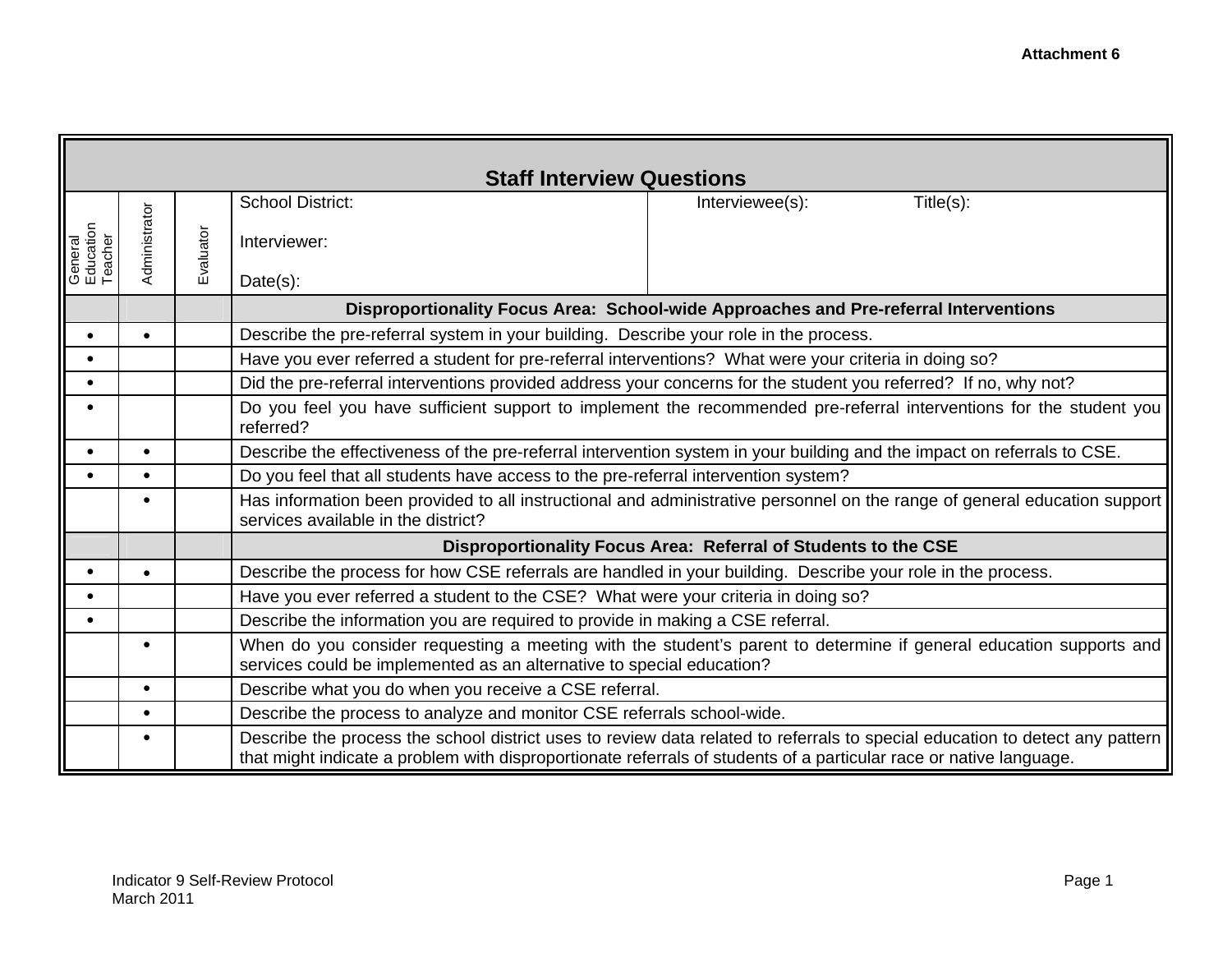|  | Disproportionality Focus Area: Individual Evaluation of Students with Disabilities                                                                                                                                     |
|--|------------------------------------------------------------------------------------------------------------------------------------------------------------------------------------------------------------------------|
|  | Describe the school district's criteria for selecting and administering nondiscriminatory evaluation and assessment<br>instruments (e.g., using trained personnel and using properly normed assessments).              |
|  | Are assessments and other evaluation materials provided and administered in the student's native language or other<br>mode of communication in the form most likely to yield accurate information? If no, explain why. |
|  | Describe your level of involvement at the CSE meeting.                                                                                                                                                                 |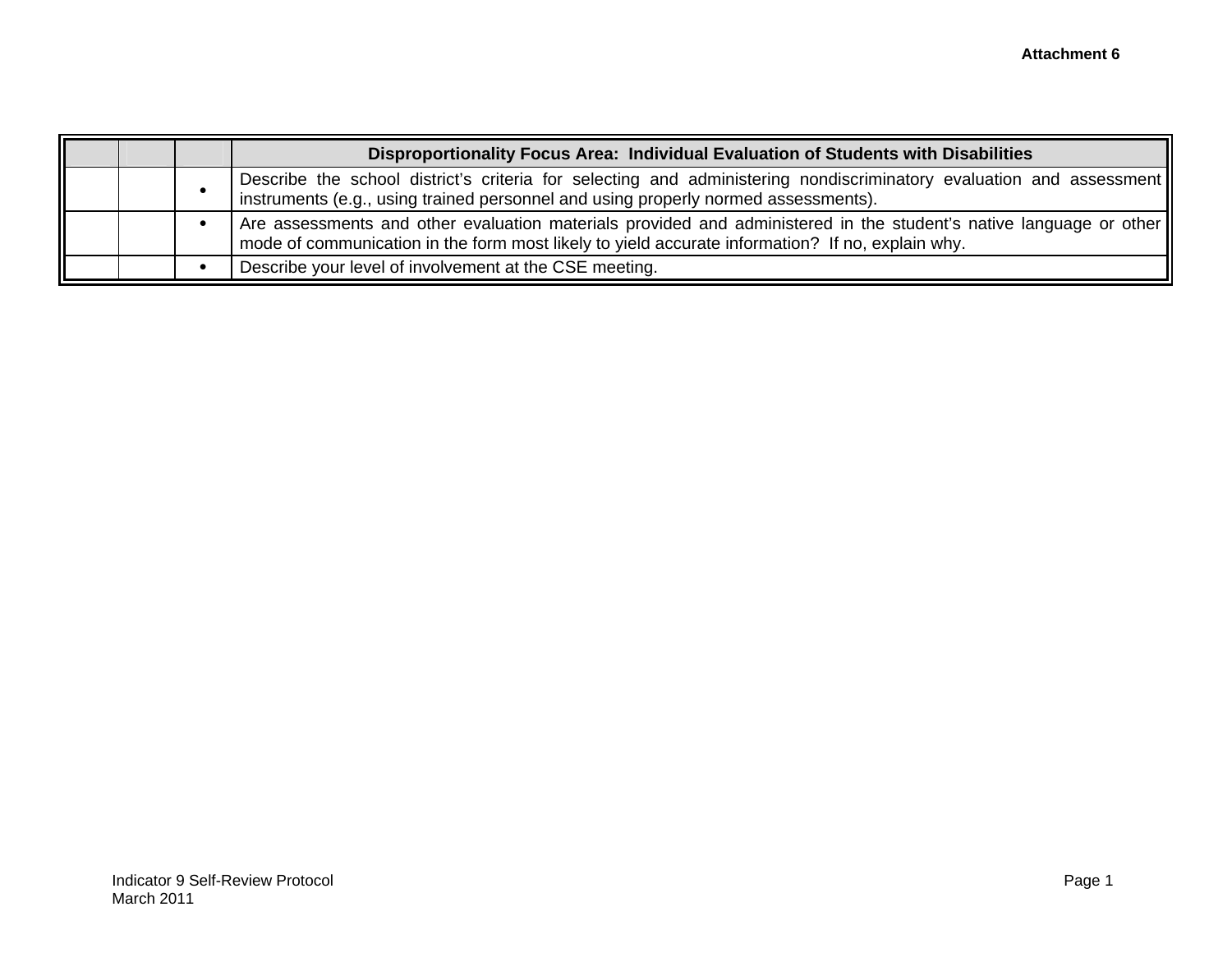# Sample of electronic form

# **Disproportionality Self-Review Monitoring Report to the New York State Education Department**

#### **Directions:**

- 1. Go to [http://pd.nysed.gov.](http://pd.nysed.gov/)
- 2. Log on using the same user id and password as assigned for PD data submissions.
- 3. Look under the school year in which you received the notification of significant disproportionality. Click on "Self-Review Checklists" and then click on: SR-9- Indicator 9, Disproportionality in Special Education.
- 4. Follow the online directions to complete the form.
- 5. Using documentation from the Monitoring Protocol (Attachment 2), click the box under the "Yes" or "No" column as appropriate for each regulatory requirement. All citations must have a compliance indication.
- 6. Click on the Statement of Verification of Accuracy to complete your data submission. The statement is displayed below.
- 7. Print a copy for your records.

#### **Statement of Verification of Accuracy**

**I have reviewed the requirements for conducting the School District- Self Review Monitoring Protocol on Disproportionate Identification of Racial and Ethnic Groups for Special Education and Related Services (State Performance Plan Indicator 9) and I certify that the data submitted electronically to the State Education Department is accurate and complete and is based upon the findings from the monitoring protocol conducted by the school district. I further certify that any subsequent revisions to the data to indicate compliance are based on correction of those policies, practices and procedures and if appropriate, are based upon review of a sample of student records to verify compliance. In addition, I certify that I have publicly reported on the revisions to the policies, procedures and practices.**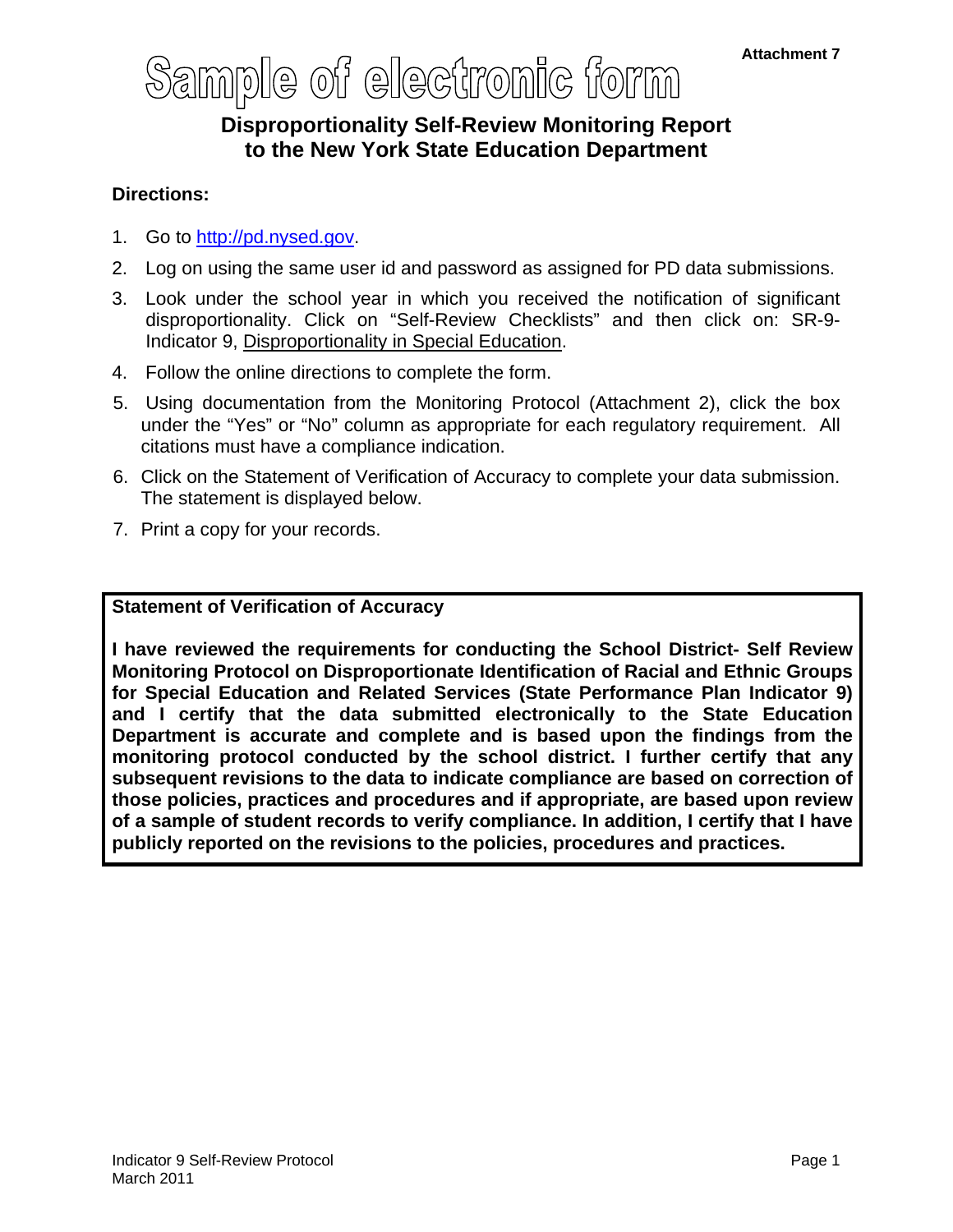# Sample of electronic form

#### **Directions: Transfer findings for each regulatory citation from the last column of Attachment 2, "Determination of Compliance."**

| <b>Citation</b><br>(8 NYCRR)        | <b>Issue</b>                                                                                                                                                                                                                                                                                                                                                       | Are the district's<br>policies, procedures<br>and practices in<br>compliance with<br>federal and State laws<br>and regulations? |           |  |
|-------------------------------------|--------------------------------------------------------------------------------------------------------------------------------------------------------------------------------------------------------------------------------------------------------------------------------------------------------------------------------------------------------------------|---------------------------------------------------------------------------------------------------------------------------------|-----------|--|
|                                     |                                                                                                                                                                                                                                                                                                                                                                    | <b>Yes</b>                                                                                                                      | <b>No</b> |  |
|                                     | <b>School-wide Approaches and Pre-referral Interventions</b>                                                                                                                                                                                                                                                                                                       |                                                                                                                                 |           |  |
| $\S200.2(b)(7)$                     | Each Board of Education or Board of Trustees adopts written<br>policy that establishes administrative practices and procedures<br>for implementing school-wide approaches, which may include<br>response to intervention process, and pre-referral<br>a<br>interventions in order to remediate a student's performance<br>prior to referral for special education. |                                                                                                                                 |           |  |
| II. Referral of Students to the CSE |                                                                                                                                                                                                                                                                                                                                                                    |                                                                                                                                 |           |  |
| $\S200.4(a)(2)(iii)$                | A written request for a referral submitted by persons other than<br>the student or a judicial officer:                                                                                                                                                                                                                                                             |                                                                                                                                 |           |  |
| $\S200.4(a)(2)(iii)(a)$             | states the reasons for the referral and includes any test<br>results, records or reports upon which the referral is based<br>that may be in the possession of the person submitting the<br>referral.                                                                                                                                                               |                                                                                                                                 |           |  |
| $\S200.4(a)(2)(iii)(b)$             | describes in writing, intervention services, programs or<br>$\bullet$<br>instructional methodologies used to remediate the student's<br>performance prior to referral, including any supplementary<br>aids or support services provided for this purpose, or state<br>the reasons why no such attempts were made.                                                  |                                                                                                                                 |           |  |
| $\S200.4(a)(9)$                     | The building administrator, upon receipt of a referral, may<br>request a meeting with the parent and the student, if<br>appropriate, to determine whether the student would benefit<br>from additional general education support services as an<br>alternative to special education.                                                                               |                                                                                                                                 |           |  |
|                                     | III. Individual Evaluations of Students with Disabilities                                                                                                                                                                                                                                                                                                          |                                                                                                                                 |           |  |
| $\S200.4(b)(6)(i)$                  | Assessments and other evaluation materials used to assess a<br>student under this section:                                                                                                                                                                                                                                                                         |                                                                                                                                 |           |  |
| \$200.4(b)(6)(i)(a)                 | are provided and administered in the student's native<br>language or other mode of communication and in the form<br>most likely to yield accurate information on what the student<br>knows and can do academically, developmentally and<br>functionally, unless it is clearly not feasible to so provide or<br>administer;                                         |                                                                                                                                 |           |  |
| $\S200.4(b)(6)(i)(c)$               | are administered by trained and knowledgeable personnel<br>$\bullet$<br>in accordance with the instruction provided by those who<br>developed such assessments; and                                                                                                                                                                                                |                                                                                                                                 |           |  |
| $\S200.4(b)(6)(i)(d)$               | are selected and administered so as not to be discriminatory<br>on a racial or cultural basis.                                                                                                                                                                                                                                                                     |                                                                                                                                 |           |  |